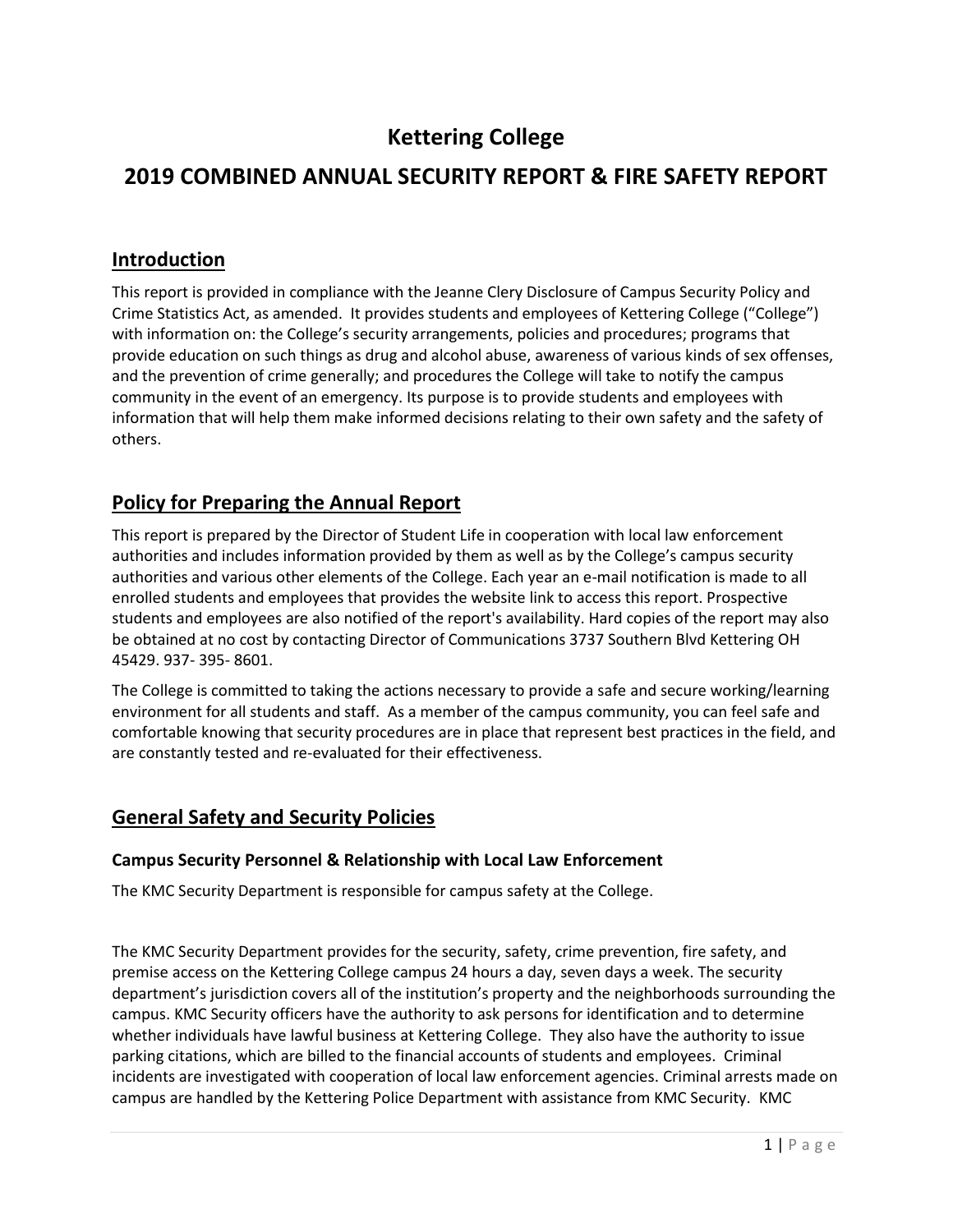Security also assists the Montgomery County District Attorney's Office, who possesses the legal authority to prosecute. All arrests that occur on campus are reported to the Chief of Security, who will notify other college personnel as needed. KMC Security is located next to the Kettering Medical Center Emergency Department. The phone number is 937-298-3399, extension 55095. On campus, one may dial 55095.

While the College does not have any written agreements with local law enforcement agencies, it does maintain a close working relationship with local police.

## **Campus Security Authorities**

The College has designated certain officials to serve as campus security authorities. Reports of criminal activity can be made to these officials. They in turn will ensure that the crimes are reported for collection as part of the College's annual report of crime statistics. The campus security authorities to whom the College would prefer that crimes be reported are listed below.

- Director of Residence Hall at 937-395-8601 ext.55665
- Dean of Student Success at 937-395-8601 ext.57653

## **Reporting a Crime or Emergency**

The College encourages accurate and prompt reporting of all criminal actions, emergencies, or other incidents occurring on campus, on other property owned by the College, or on nearby public property to the appropriate administrator and appropriate police agencies. Such a report is encouraged even when the victim of a crime elects not to make a report or is unable to do so.

- Situations that pose imminent danger or while a crime is in progress should be reported to local law enforcement by calling 911 from any campus phone or cell phone. Keep in mind that the individual making the call from a cell phone will need to provide the address where the emergency has occurred.
- Students, staff, and visitors should report criminal actions, accidents, injuries, or other emergency incidents to one of the campus security authorities identified above. Once reported, the individual making the report will be encouraged to also report it to appropriate police agencies. If requested, a member of College staff will assist a student in making the report to the police.

## **Confidential Reporting**

The College will protect the confidentiality of victims. Only those with a need to know the identity for purposes of investigating the crime, assisting the victim or disciplining the perpetrator will know the victim's identity.

Pursuant to the College's sexual misconduct policy, when an employee who is not a confidential resource becomes aware of alleged misconduct under that policy (including, but not limited to, dating violence, domestic violence, sexual assault, and stalking), the employee is responsible for reporting that information, including the status of the parties if known, to the Title IX Coordinator. A victim of other types of crimes (e.g., aggravated assault, burglary, etc.) who does not want to pursue action within the College disciplinary system or the criminal justice system is nevertheless encouraged to make a confidential report to a campus security authority. Upon the victim's request, a report of the details of the incident can be filed with the College without revealing the victim's identity. Such a confidential report complies with the victim's wishes, but still helps the College take appropriate steps to ensure the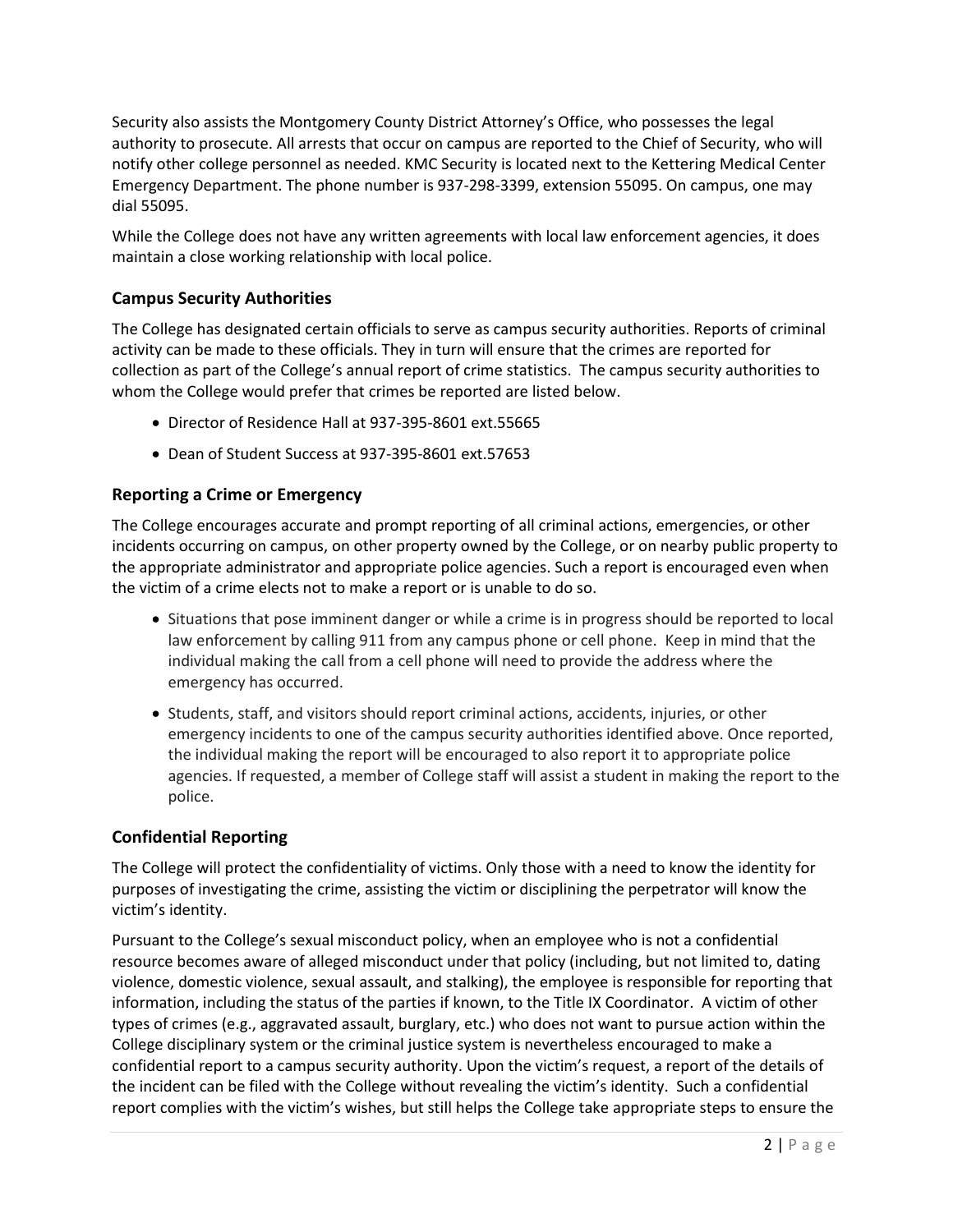future safety of the victim and others. With such information, the College can keep an accurate record of the number of incidents involving members of the campus community, determine where a pattern of crime may be developing and alert the community as to any potential danger. These confidential reports are counted and disclosed in the annual crime statistics for the College.

The College encourages its pastoral and professional counselors, if and when they deem it appropriate, to inform the person they are counseling to report crimes on a voluntary, confidential basis for inclusion in the annual report of crime statistics.

## **Security of and Access to Campus Facilities**

The front desk, adjacent to Kettering College's front entrance, is staffed during posted hours. During the hours that the front desk is staffed, the receptionist serves as a general resource to students, visitors, faculty, and staff. Audible alarms that can be reset only by KMC Security are activated during certain hours on the security doors that provide access to Kettering College. A security check is performed each evening to assure that ground-level doors and windows are locked. The outside area of the College is patrolled 24 hours a day by KMC security.

Residence Hall students returning after the doors are secured can gain access to the college only through the front entrance or the tunnel entrance. Both entrances are monitored with video cameras by KMC Security. Entrance will only be granted to individuals who can verify that they are Residence Hall students.

Security of all student residents is a responsibility shared by staff and the students who reside in the Residence Hall. Access doors are locked each evening at 9:00. Residents gain access by use of the Kettering College ID badge. Guests are required to check in with the dormitory staff. At 9:00, the front doors of the college are locked, as are the doors in the tunnel from the cafeteria. After this time, doors must not be propped open. Residents should stop and question any stranger in the building (e.g., "Who are you here to see?") and notify Residence Hall staff and KMC Security immediately of any suspicious activity. All security and lock issues should be reported the Residence Hall staff as soon as the issues are discovered. Anyone who loses their ID badge should immediately report it to the front desk attendant, who will replace it at a small charge. Plant Engineering staff may access the Residence Hall in the event of an emergency. All Plant Engineering workers should have ID badges visible.

The off-campus residence on Big Hill Road is secured by locks on all doors. All residents have keys, and are instructed to keep doors locked at all times. KMC Security has keys to these doors as well. Security at this location is enhanced by bright lighting on the exterior of the building.

## **Security Considerations in the Maintenance of Facilities**

Maintenance issues that have an impact on security are monitored by KMC Security, KMC Plant Engineering, and Kettering College Facilities Management. KMC Security checks locks on all access doors each evening. All three of these entities check exterior lights, stairwell lights, and other securityrelated areas during regular rounds.

## **Educational Programs Related to Security Awareness and Prevention of Criminal Activity**

The College seeks to enhance the security of its campus and the members of the campus community by periodically presenting educational programs to inform students and employees about campus security procedures and practices, to encourage students and employees to be responsible for their own security and the security of others and to inform them about the prevention of crimes. These programs are discussed below.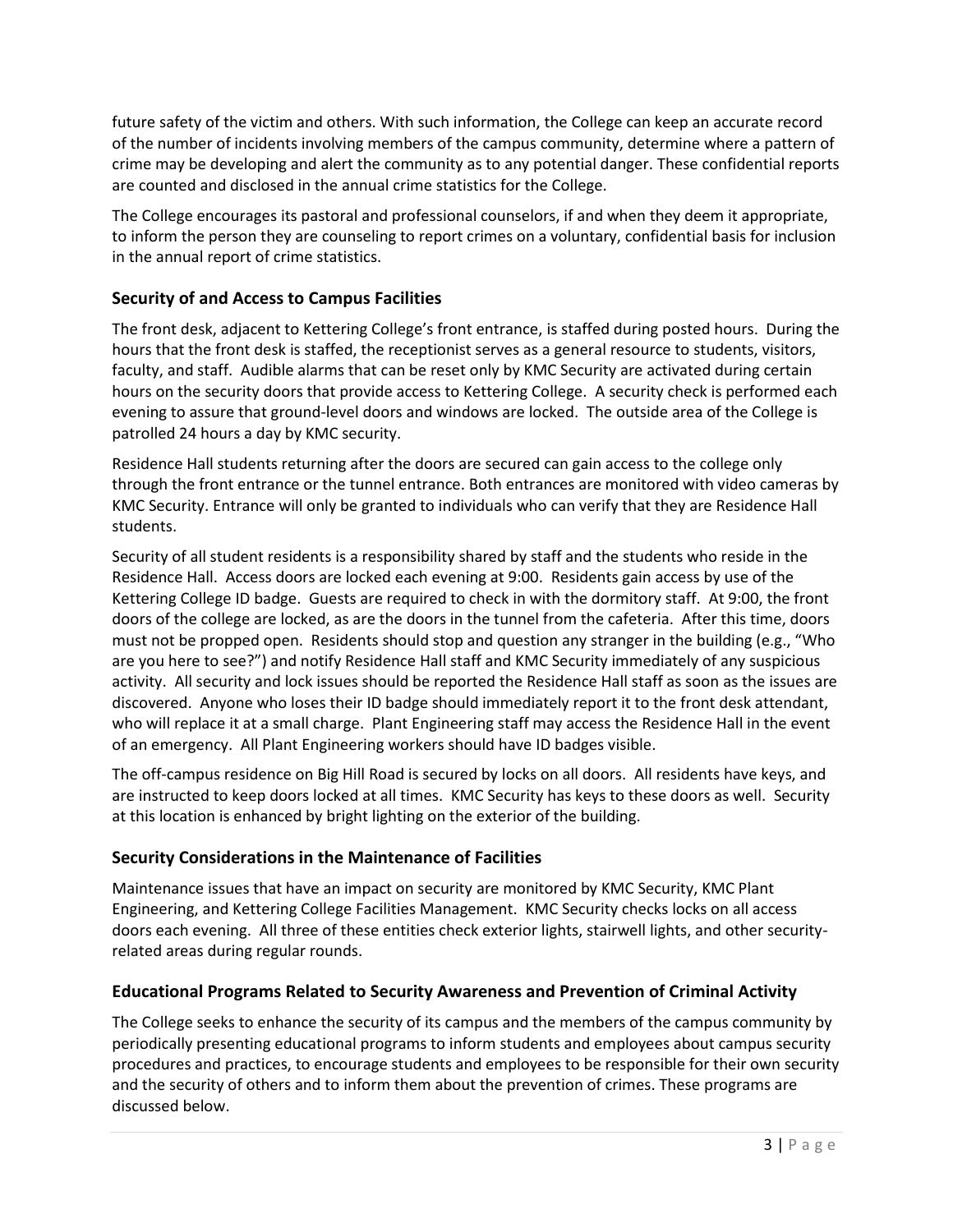Crime prevention information is given at the beginning of the year to students and employees. Additional information is given to those that reside in the residence hall. In addition, periodical e-mail blasts are sent out to students and employees with crime prevention and other safety tips.

## **Monitoring Off Campus Locations of Recognized Student Organizations**

The College does not have any officially recognized student organizations with off campus locations and therefore does not monitor or record criminal conduct occurring at such locations.

## **Disclosure of the Outcome of a Crime of Violence or Non-Forcible Sex Offense**

Upon written request, the College will disclose to the alleged victim of a crime of violence (as that term is defined in section 16 of title 18, United States Code), or a non-forcible sex offense, the report on the results of any disciplinary proceeding conducted by the College against a student who is the alleged perpetrator of such crime or offense. If the alleged victim is deceased as a result of such crime or offense, the next of kin of such victim shall be treated as the alleged victim for purposes of the paragraph.

The previous paragraph does not apply to victims of dating violence, domestic violence, sexual assault, or stalking because under the Violence Against Women Act both the accused and accuser in these cases are given the results without the need to make a written request.

## **Drug and Alcohol Policy**

We are committed to creating and maintaining an environment that is free of alcohol abuse. The College enforces the state's underage drinking laws and complies with state law and other applicable regulations governing alcoholic beverages for those on the College's premises or participating in its activities. The College strongly supports education and treatment programs as the most effective means to help prevent and reduce alcohol abuse. In addition, the College is committed to providing an academic and social environment that supports individual freedom while promoting individual responsibility, health and safety, and community welfare.

Manufacturing, distributing, possessing, and using alcohol and are strictly prohibited. Serving alcohol is forbidden at any college function. The Dean for Student Success and Residence Hall directors, or other school administrators or program directors, may require a chemical screening when evidence or a reasonable suspicion of alcohol use exists.

The College enforces federal and state drug laws. The possession, sale, manufacture or distribution of illegal drugs is prohibited under both state and federal laws, and thus is prohibited on campus or as any part of the College's activities. Such laws will be enforced by the College's law enforcement authority on campus. Violators of the College's policies or federal and state laws regarding illegal drugs will be subject to disciplinary action and possibly criminal prosecution.

Illicit drugs include substances such as opium derivatives, hallucinogens (e.g., marijuana, mescaline, peyote, LSD, psilocybin), cocaine, amphetamines, codeine, heroin, methamphetamines, morphine, and other drugs prohibited by law. Lawfully prescribed drugs being taken under a physician's directions are permitted. Abuse of prescribed drugs will be considered the same as abuse of illicit drugs.

According to the Ohio Revised Code (Section 2925.11), any individuals who knowingly make, obtain, possess, use, or sell controlled substances are subject to legal penalties. In addition, as a result of the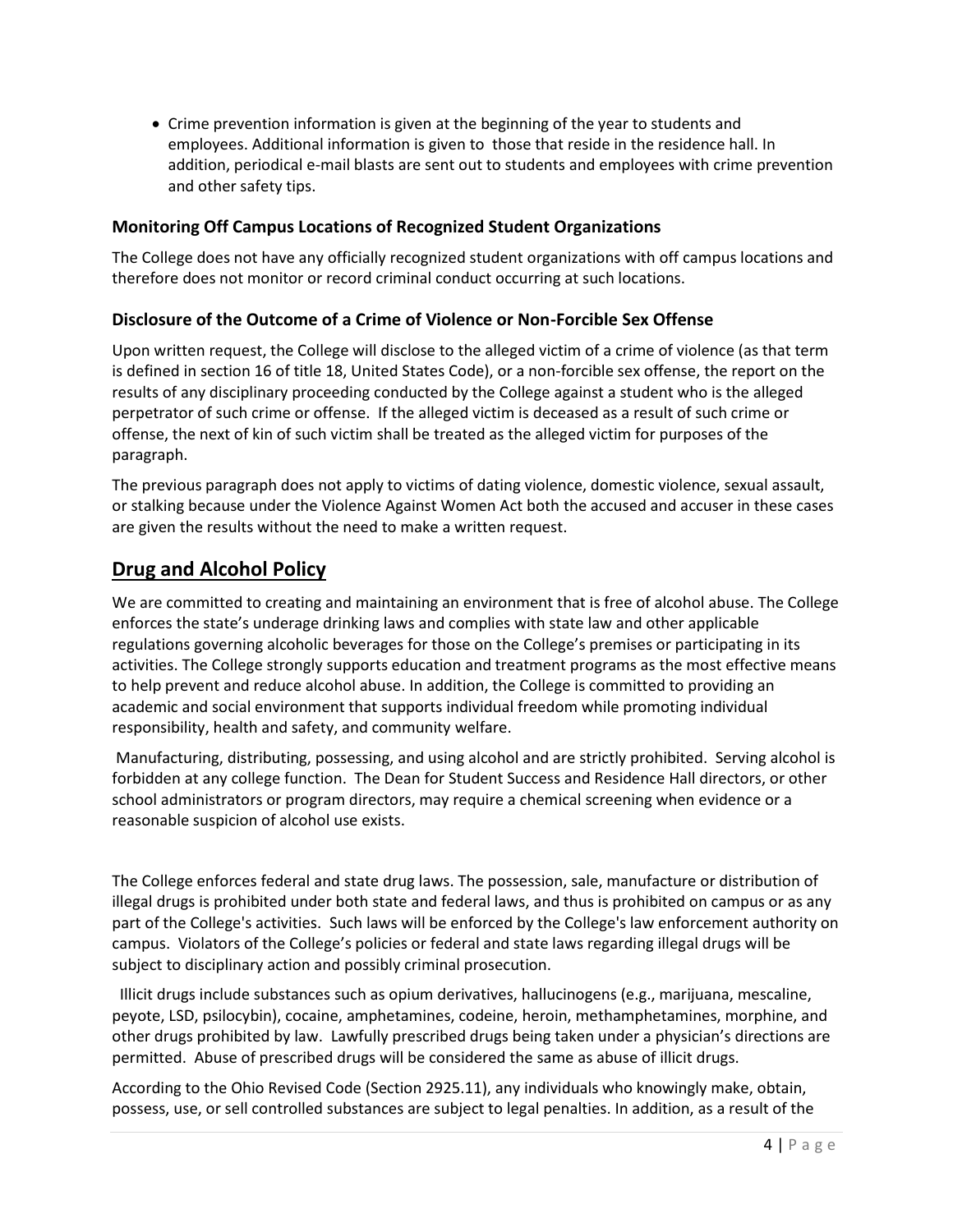Anti-Drug Abuse Act of 1988, a court of law may suspend or terminate an individual's eligibility for federal benefits, including student financial assistance, if that individual is convicted of certain drug offenses.

### **Drug and Alcohol Abuse Prevention Program**

In compliance with the Drug Free Schools and Communities Act (DFSCA), the College has a drug and alcohol abuse and prevention program and conducts a biennial review of this program to evaluate its effectiveness. For more information, see below.

- Student alcohol/drug policy: [https://kc.edu/wp-content/uploads/2019/09/Drug-free-schools](https://kc.edu/wp-content/uploads/2019/09/Drug-free-schools-and-campus-policy11.pdf)[and-campus-policy11.pdf](https://kc.edu/wp-content/uploads/2019/09/Drug-free-schools-and-campus-policy11.pdf)
- Employee alcohol/drug policy:<https://kc.edu/campus-resources/faculty-staff-policies/>
	- Biennial review report: Contact the Office of the Dean of Student Success to get a copy of the Biennial review report.

## **Policies, Procedures, and Programs Related to Dating Violence, Domestic Violence, Sexual Assault, and Stalking**

Consistent with applicable laws, the College prohibits dating violence, domestic violence, sexual assault, and stalking. The College's policy used to address complaints of this nature, as well as the procedures for filing, investigating and resolving complaints, may be found at:

Sexual Misconduct Policy:<http://kc.edu/campus-resources/title-ix/>

The following sections of this report discuss the College's educational programs to promote the awareness of dating violence, domestic violence, sexual assault and stalking; provides information concerning procedures students and employees should follow and the services available in the event they do become a victim of one of these offenses; and advises students and employees of the disciplinary procedures that will be followed after an allegation that one of these offenses has occurred.

#### **Primary Prevention and Awareness Program:**

The College conducts a Primary Prevention and Awareness Program (PPAP) for all incoming students and new employees. The PPAP advises campus community members that the College prohibits the offenses of dating violence, domestic violence, sexual assault and stalking. They are also informed of the topics discussed below, including relevant definitions, risk reduction, and bystander intervention.

#### *Crime Definitions*

| <b>Crime Type</b><br>(Ohio Revised Code) | <b>Definitions</b>                                                                                                                                                                      |
|------------------------------------------|-----------------------------------------------------------------------------------------------------------------------------------------------------------------------------------------|
| Dating Violence                          | The institution has determined, based on good-faith research, that Ohio law does not<br>define the term dating violence.                                                                |
| Domestic Violence<br>(Ohio Rev. Code §   | A person is guilty of domestic violence if violating any of the following provisions: (A) No<br>person shall knowingly cause or attempt to cause physical harm to a family or household |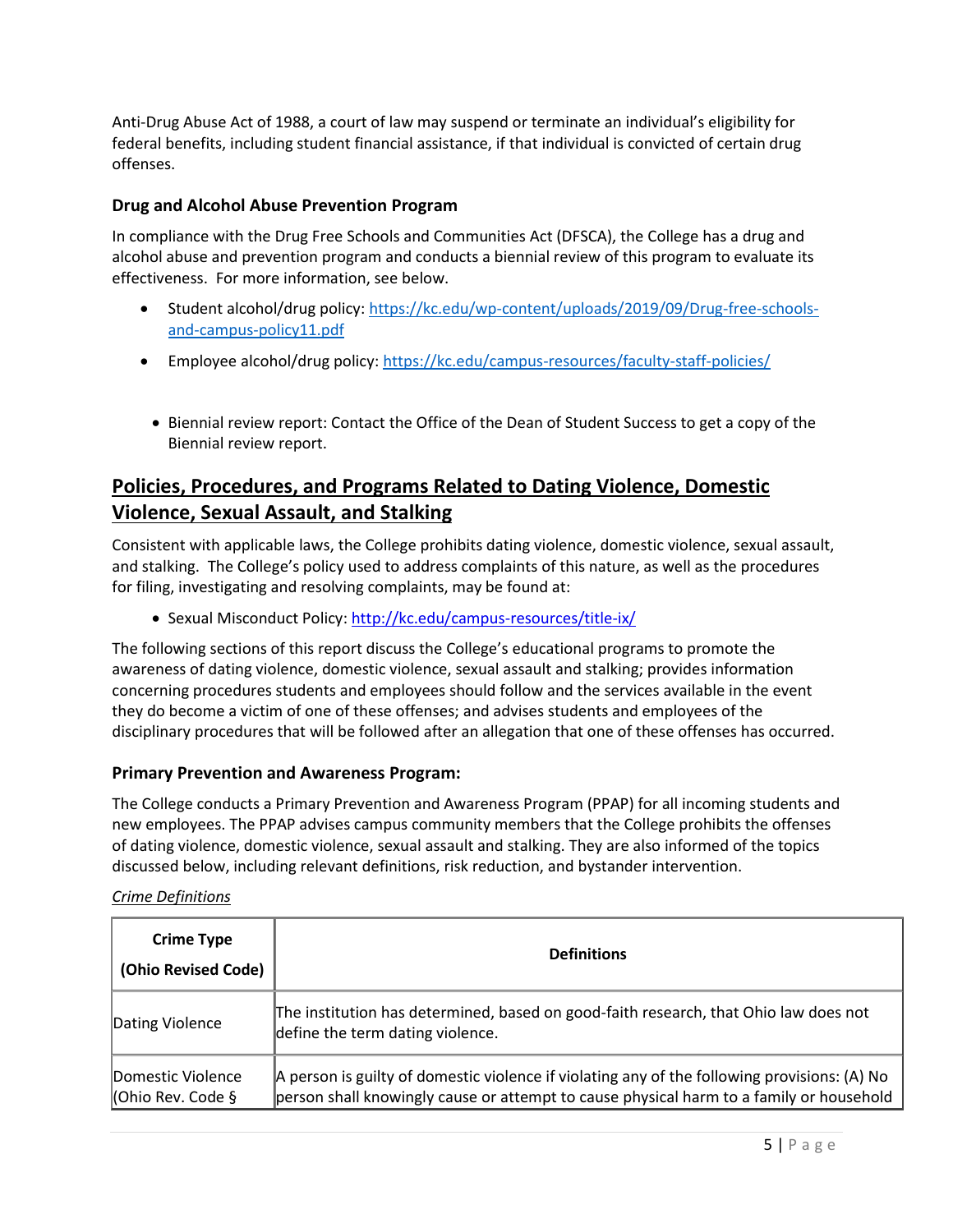| <b>Crime Type</b>                             | <b>Definitions</b>                                                                                                                                                                                                                                                                                                                                                                                                                                                                                                                                                                                                                                                                                                                                                                                                                                                                                                                                                                                                                                                                                                                                                                                                                                                                                                                                                                                                                                                                                                                                                                                    |  |  |  |  |  |  |  |
|-----------------------------------------------|-------------------------------------------------------------------------------------------------------------------------------------------------------------------------------------------------------------------------------------------------------------------------------------------------------------------------------------------------------------------------------------------------------------------------------------------------------------------------------------------------------------------------------------------------------------------------------------------------------------------------------------------------------------------------------------------------------------------------------------------------------------------------------------------------------------------------------------------------------------------------------------------------------------------------------------------------------------------------------------------------------------------------------------------------------------------------------------------------------------------------------------------------------------------------------------------------------------------------------------------------------------------------------------------------------------------------------------------------------------------------------------------------------------------------------------------------------------------------------------------------------------------------------------------------------------------------------------------------------|--|--|--|--|--|--|--|
| (Ohio Revised Code)                           |                                                                                                                                                                                                                                                                                                                                                                                                                                                                                                                                                                                                                                                                                                                                                                                                                                                                                                                                                                                                                                                                                                                                                                                                                                                                                                                                                                                                                                                                                                                                                                                                       |  |  |  |  |  |  |  |
| $ 2919.25\rangle$                             | member; (B) No person shall recklessly cause serious physical harm to a family or<br>household member; (C) No person, by threat of force, shall knowingly cause a family or<br>household member to believe that the offender will cause imminent physical harm to the<br>family or household member.                                                                                                                                                                                                                                                                                                                                                                                                                                                                                                                                                                                                                                                                                                                                                                                                                                                                                                                                                                                                                                                                                                                                                                                                                                                                                                  |  |  |  |  |  |  |  |
|                                               | "Family or household member" means any of the following: (a) Any of the following who<br>is residing or has resided with the offender: (i) A spouse, a person living as a spouse, or a<br>former spouse of the offender; (ii) A parent, a foster parent, or a child of the offender, or<br>another person related by consanguinity or affinity to the offender; (iii) A parent or a<br>child of a spouse, person living as a spouse, or former spouse of the offender, or another<br>person related by consanguinity or affinity to a person, living as a spouse, or former<br>spouse of the offender; (b) The nature parent of any child of whom the offender is the<br>other natural parent or is the putative other natural parent.                                                                                                                                                                                                                                                                                                                                                                                                                                                                                                                                                                                                                                                                                                                                                                                                                                                                |  |  |  |  |  |  |  |
| Stalking<br>(Ohio Rev. Code §<br> 2903.211(A) | The following constitutes "menacing by stalking" under Ohio law: (1) No person by<br>engaging in a pattern of conduct shall knowingly cause another person to believe that the<br>offender will cause physical harm to the other person or a family or household member<br>of the other person or cause mental distress to the other person or a family or household<br>member of the other person. In addition to any other basis for the other person's belief<br>that the offender will cause physical harm to the other person or the other person's<br>family or household member or mental distress to the other person or the other person's<br>family or household member, the other person's belief or mental distress may be based<br>on words or conduct of the offender that are directed at or identify a corporation,<br>association, or other organization that employs the other person or to which the other<br>person belongs; (2) No person, through the use of any form of written communication or<br>any electronic method of remotely transferring information, including, but not limited to,<br>any computer, computer network, computer program, r-computer system, or<br>telecommunication device shall post a message or use any intentionally written or verbal<br>graphic gesture with purpose to do either of the following: (a) Violate division (A)(1) of<br>this section; (b) Urge or incite another to commit a violation of division (A)(1) of this<br>section; (3) No person, with a sexual motivation, shall violate division (A)(1) or (2) of this<br>section. |  |  |  |  |  |  |  |
| Sexual Assault                                | The institution has determined, based on good-faith research, that Ohio law does not<br>define the term sexual assault.                                                                                                                                                                                                                                                                                                                                                                                                                                                                                                                                                                                                                                                                                                                                                                                                                                                                                                                                                                                                                                                                                                                                                                                                                                                                                                                                                                                                                                                                               |  |  |  |  |  |  |  |
|                                               | For purposes of the Clery Act, the term "sexual assault" includes the offenses of rape,<br>fondling, incest, and statutory rape. These definitions under Ohio law are as follows:                                                                                                                                                                                                                                                                                                                                                                                                                                                                                                                                                                                                                                                                                                                                                                                                                                                                                                                                                                                                                                                                                                                                                                                                                                                                                                                                                                                                                     |  |  |  |  |  |  |  |
| Rape, Fondling, Incest,                       | • Rape (Ohio Rev. Code §2907.02):                                                                                                                                                                                                                                                                                                                                                                                                                                                                                                                                                                                                                                                                                                                                                                                                                                                                                                                                                                                                                                                                                                                                                                                                                                                                                                                                                                                                                                                                                                                                                                     |  |  |  |  |  |  |  |
| Statutory Rape                                | ■ No person shall engage in sexual conduct with another who is not the<br>spouse of the offender or who is the spouse of the offender but is living<br>separate and apart from the offender, when any of the following applies:<br>(a) For the purpose of preventing resistance, the offender substantially                                                                                                                                                                                                                                                                                                                                                                                                                                                                                                                                                                                                                                                                                                                                                                                                                                                                                                                                                                                                                                                                                                                                                                                                                                                                                           |  |  |  |  |  |  |  |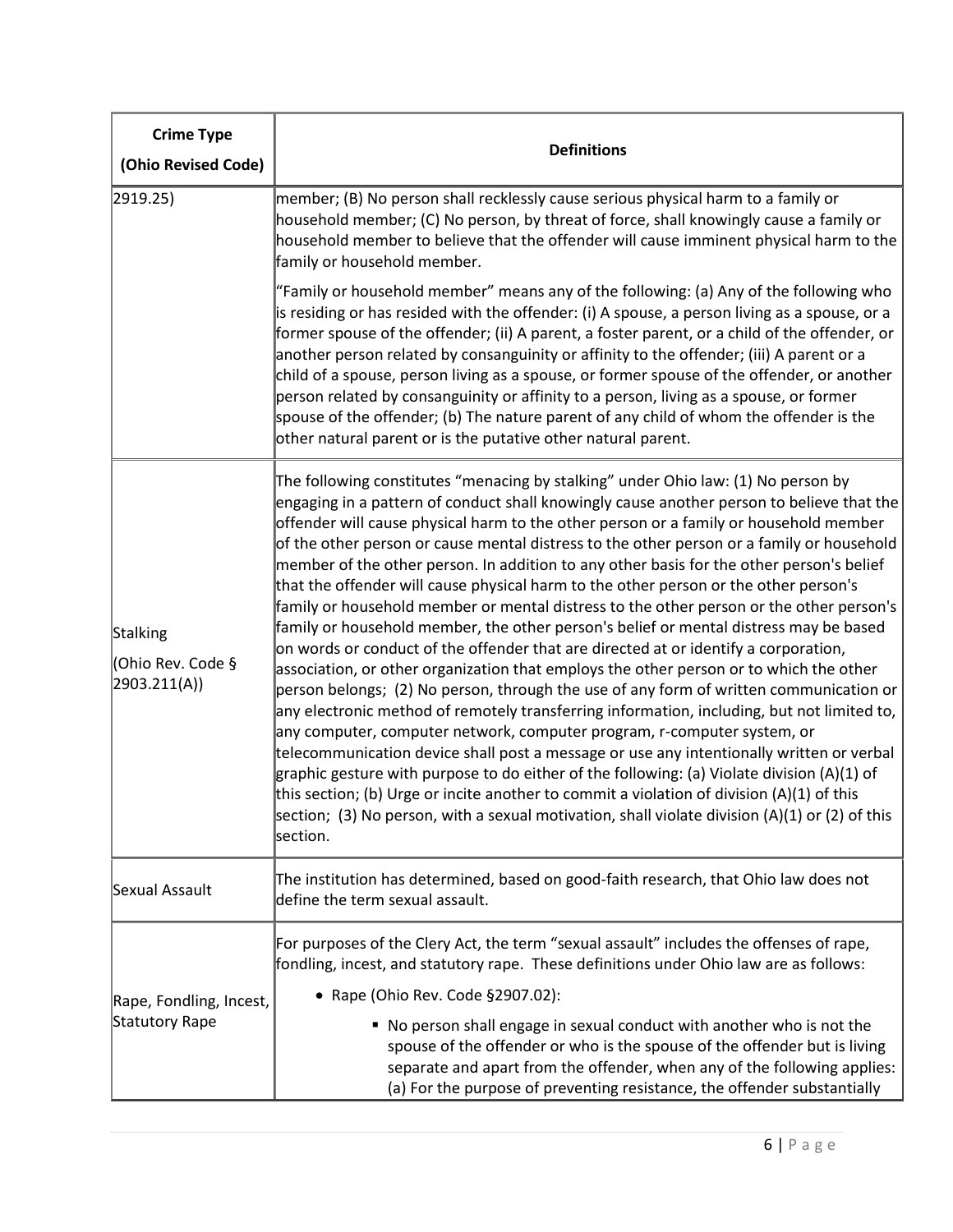| <b>Crime Type</b><br>(Ohio Revised Code) | <b>Definitions</b>                                                                                                                                                                                                                                                                                                                                                                                                                                                                                                                                                                                                                                                                                                                                                                                                                                                                                                                                                                                                                                                                                                                                                                                                                                                                                                                                                                                                                                                                                                                       |  |  |  |  |  |  |  |
|------------------------------------------|------------------------------------------------------------------------------------------------------------------------------------------------------------------------------------------------------------------------------------------------------------------------------------------------------------------------------------------------------------------------------------------------------------------------------------------------------------------------------------------------------------------------------------------------------------------------------------------------------------------------------------------------------------------------------------------------------------------------------------------------------------------------------------------------------------------------------------------------------------------------------------------------------------------------------------------------------------------------------------------------------------------------------------------------------------------------------------------------------------------------------------------------------------------------------------------------------------------------------------------------------------------------------------------------------------------------------------------------------------------------------------------------------------------------------------------------------------------------------------------------------------------------------------------|--|--|--|--|--|--|--|
|                                          | impairs the other person's judgment or control by administering any<br>drug, intoxicant, or controlled substance to the other person<br>surreptitiously or by force, threat of force, or deception; (b) The other<br>person is less than thirteen years of age, whether or not the offender<br>knows the age of the other person; (c) The other person's ability to resist<br>or consent is substantially impaired because of a mental or physical<br>condition or because of advanced age, and the offender knows or has<br>reasonable cause to believe that the other person's ability to resist or<br>consent is substantially impaired because of a mental or physical<br>condition or because of advanced age.                                                                                                                                                                                                                                                                                                                                                                                                                                                                                                                                                                                                                                                                                                                                                                                                                      |  |  |  |  |  |  |  |
|                                          | " No person shall engage in sexual conduct with another when the<br>offender purposely compels the other person to submit by force or<br>threat of force.                                                                                                                                                                                                                                                                                                                                                                                                                                                                                                                                                                                                                                                                                                                                                                                                                                                                                                                                                                                                                                                                                                                                                                                                                                                                                                                                                                                |  |  |  |  |  |  |  |
|                                          | • Fondling: The institution has determined, based on good-faith research, that Ohio<br>law does not define the term fondling.                                                                                                                                                                                                                                                                                                                                                                                                                                                                                                                                                                                                                                                                                                                                                                                                                                                                                                                                                                                                                                                                                                                                                                                                                                                                                                                                                                                                            |  |  |  |  |  |  |  |
|                                          | • Incest: The institution has determined, based on good-faith research, that Ohio<br>law does not define the term incest.                                                                                                                                                                                                                                                                                                                                                                                                                                                                                                                                                                                                                                                                                                                                                                                                                                                                                                                                                                                                                                                                                                                                                                                                                                                                                                                                                                                                                |  |  |  |  |  |  |  |
|                                          | • Statutory Rape: The institution has determined, based on good-faith research,<br>that Ohio law does not define the term statutory rape.                                                                                                                                                                                                                                                                                                                                                                                                                                                                                                                                                                                                                                                                                                                                                                                                                                                                                                                                                                                                                                                                                                                                                                                                                                                                                                                                                                                                |  |  |  |  |  |  |  |
|                                          | Other crimes under Ohio law that may be classified as a "sexual assault" include the<br>following:                                                                                                                                                                                                                                                                                                                                                                                                                                                                                                                                                                                                                                                                                                                                                                                                                                                                                                                                                                                                                                                                                                                                                                                                                                                                                                                                                                                                                                       |  |  |  |  |  |  |  |
| Other "sexual assault"<br>crimes         | • Sexual Battery (Ohio Rev. Code § 2907.03): No person shall engage in sexual<br>conduct with another, not the spouse of the offender, when any of the following<br>apply: (1) The offender knowingly coerces the other person to submit by any<br>means that would prevent resistance by a person of ordinary resolution; (2) The<br>offender knows that the other person's ability to appraise the nature of or<br>control the other person's own conduct is substantially impaired; (3) The<br>offender knows that the other person submits because the other person is<br>unaware that the act is being committed; (4) The offender knows that the other<br>person submits because the other person mistakenly identifies the offender as<br>the other person's spouse; (5) The offender is the other person's natural or<br>adoptive parent, or a stepparent, or guardian, custodian, or person in loco<br>parentis of the other person; (6) ; (7) ; (8) The other person is a minor, the<br>offender is a teacher, administrator, coach, or other person in authority<br>employed by or serving in an institution of higher education, and the other<br>person is enrolled in or attends that institution; (9) The other person is a minor,<br>and the offender is the other person's athletic or other type of coach, is the other<br>person's instructor, is the leader of a scouting troop of which the other person is<br>a member, or is a person with temporary or occasional disciplinary control over<br>the other person. |  |  |  |  |  |  |  |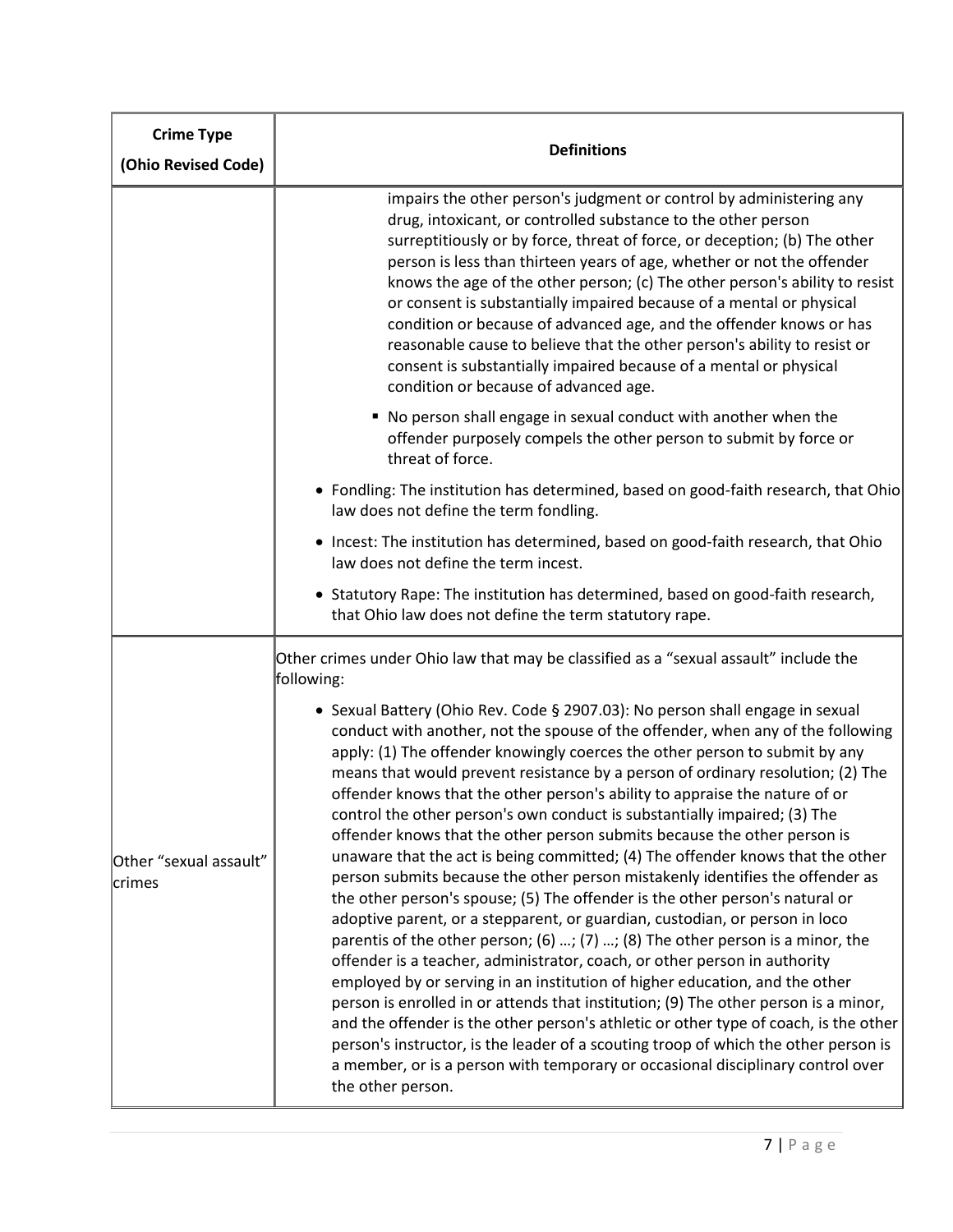| <b>Crime Type</b><br>(Ohio Revised Code) | <b>Definitions</b>                                                                                                                                                                                                                                                                                                                                                                                                                                                                                                                                                                                                                                                                                                                                                                                                                                                                                                                                                                                                                                                                                                                                                                                                                                                                                                                                                                                                                                                                                                                                                                                                                                                                                                                                         |
|------------------------------------------|------------------------------------------------------------------------------------------------------------------------------------------------------------------------------------------------------------------------------------------------------------------------------------------------------------------------------------------------------------------------------------------------------------------------------------------------------------------------------------------------------------------------------------------------------------------------------------------------------------------------------------------------------------------------------------------------------------------------------------------------------------------------------------------------------------------------------------------------------------------------------------------------------------------------------------------------------------------------------------------------------------------------------------------------------------------------------------------------------------------------------------------------------------------------------------------------------------------------------------------------------------------------------------------------------------------------------------------------------------------------------------------------------------------------------------------------------------------------------------------------------------------------------------------------------------------------------------------------------------------------------------------------------------------------------------------------------------------------------------------------------------|
|                                          | • Unlawful Sexual Conduct with Minor (Ohio Rev. Code § 29.0704): No person who<br>is eighteen years of age or older shall engage in sexual conduct with another,<br>who is not the spouse of the offender, when the offender knows the other<br>person is thirteen years of age or older but less than sixteen years of age, or the<br>offender is reckless in that regard.                                                                                                                                                                                                                                                                                                                                                                                                                                                                                                                                                                                                                                                                                                                                                                                                                                                                                                                                                                                                                                                                                                                                                                                                                                                                                                                                                                                |
|                                          | • Gross Sexual Imposition (Ohio Rev. Code § 2907.05):                                                                                                                                                                                                                                                                                                                                                                                                                                                                                                                                                                                                                                                                                                                                                                                                                                                                                                                                                                                                                                                                                                                                                                                                                                                                                                                                                                                                                                                                                                                                                                                                                                                                                                      |
|                                          | " No person shall have sexual contact with another, not the spouse of the<br>offender; cause another, not the spouse of the offender, to have sexual<br>contact with the offender; or cause two or more other persons to have<br>sexual contact when any of the following applies: (1) The offender<br>purposely compels the other person, or one of the other persons, to<br>submit by force or threat of force; (2) For the purpose of preventing<br>resistance, the offender substantially impairs the judgment or control of<br>the other person or of one of the other persons by administering any<br>drug, intoxicant, or controlled substance to the other person<br>surreptitiously or by force, threat of force, or deception; (3) The offender<br>knows that the judgment or control of the other person or of one of the<br>other persons is substantially impaired as a result of the influence of any<br>drug or intoxicant administered to the other person with the other<br>person's consent for the purpose of any kind of medical or dental<br>examination, treatment, or surgery; (4) The other person, or one of the<br>other persons, is less than thirteen years of age, whether or not the<br>offender knows the age of that person; (5) The ability of the other person<br>to resist or consent or the ability of one of the other persons to resist or<br>consent is substantially impaired because of a mental or physical<br>condition or because of advanced age, and the offender knows or has<br>reasonable cause to believe that the ability to resist or consent of the<br>other person or of one of the other persons is substantially impaired<br>because of a mental or physical condition or because of advanced age. |
|                                          | ■ No person shall knowingly touch the genitalia of another, when the<br>touching is not through clothing, the other person is less than twelve<br>years of age, whether or not the offender knows the age of that person,<br>and the touching is done with an intent to abuse, humiliate, harass,<br>degrade, or arouse or gratify the sexual desire of any person.                                                                                                                                                                                                                                                                                                                                                                                                                                                                                                                                                                                                                                                                                                                                                                                                                                                                                                                                                                                                                                                                                                                                                                                                                                                                                                                                                                                        |
|                                          | Sexual Imposition (Ohio Rev. Code § 2907.06): No person shall have sexual<br>contact with another, not the spouse of the offender; cause another, not the<br>spouse of the offender, to have sexual contact with the offender; or cause two or<br>more other persons to have sexual contact when any of the following applies: (1)<br>The offender knows that the sexual contact is offensive to the other person, or<br>one of the other persons, or is reckless in that regard; (2) The offender knows<br>that the other person's, or one of the other person's, ability to appraise the<br>nature of or control the offender's or touching person's conduct is substantially                                                                                                                                                                                                                                                                                                                                                                                                                                                                                                                                                                                                                                                                                                                                                                                                                                                                                                                                                                                                                                                                            |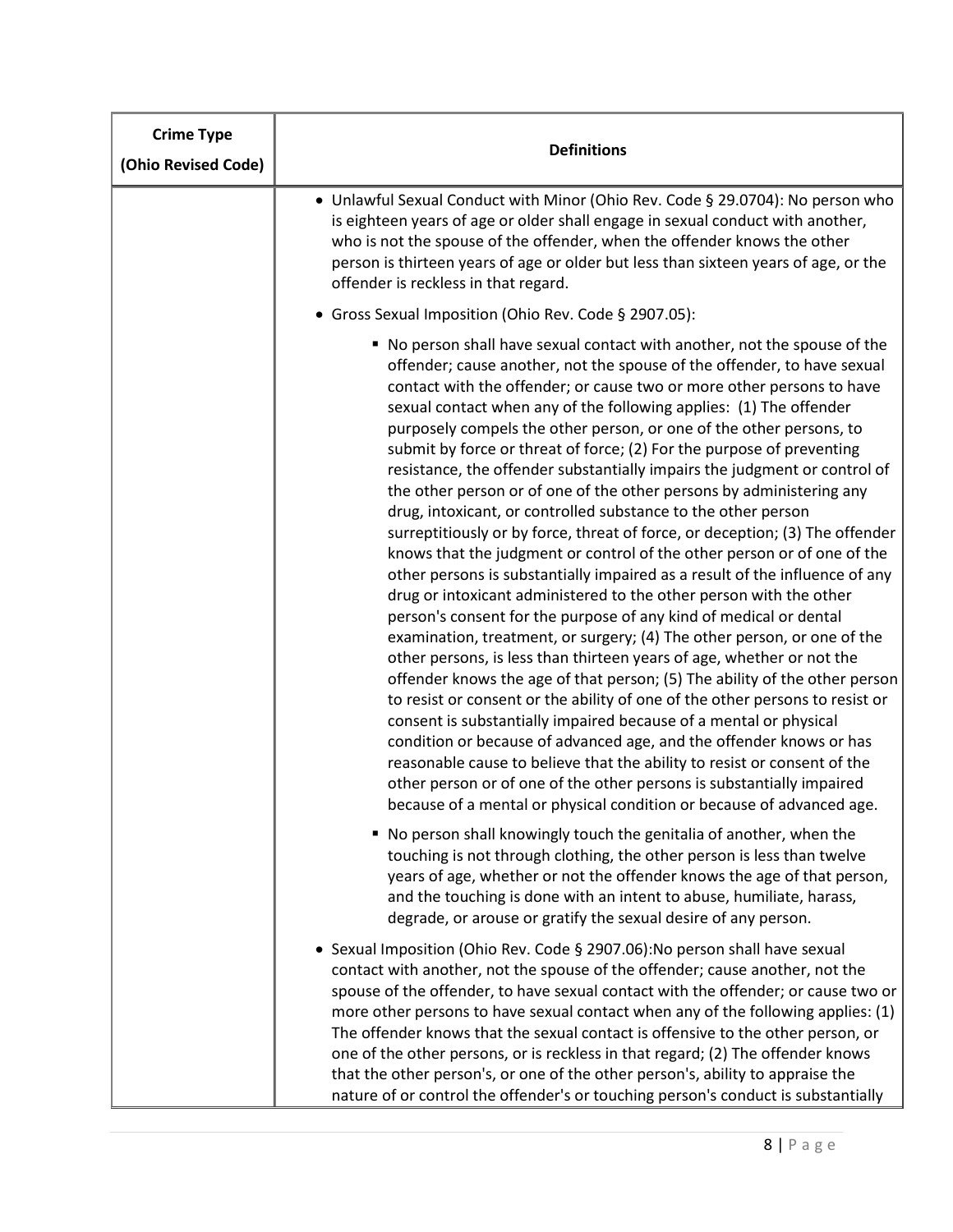| <b>Crime Type</b><br>(Ohio Revised Code)      | <b>Definitions</b>                                                                                                                                                                                                                                                                                                                                                                                                                                                                                                                                                                                                                                                                                                                                                                                                                                              |
|-----------------------------------------------|-----------------------------------------------------------------------------------------------------------------------------------------------------------------------------------------------------------------------------------------------------------------------------------------------------------------------------------------------------------------------------------------------------------------------------------------------------------------------------------------------------------------------------------------------------------------------------------------------------------------------------------------------------------------------------------------------------------------------------------------------------------------------------------------------------------------------------------------------------------------|
|                                               | impaired; (3) The offender knows that the other person, or one of the other<br>persons, submits because of being unaware of the sexual contact; (4) The other<br>person, or one of the other persons, is thirteen years of age or older but less than<br>sixteen years of age, whether or not the offender knows the age of such person,<br>and the offender is at least eighteen years of age and four or more years older<br>than such other person; (5) The offender is a mental health professional, the<br>other person or one of the other persons is a mental health client or patient of<br>the offender, and the offender induces the other person who is the client or<br>patient to submit by falsely representing to the other person who is the client or<br>patient that the sexual contact is necessary for mental health treatment<br>purposes. |
| Consent (as it relates<br>to sexual activity) | The institution has determined, based on good-faith research, that Ohio law does not<br>define the term consent (as it relates to sexual activity).                                                                                                                                                                                                                                                                                                                                                                                                                                                                                                                                                                                                                                                                                                             |

## *College Definition of Consent*

In addition to the definition of consent under state law, the institution uses the following definition of consent in its Sexual Misconduct Policy for the purpose of determining whether sexual violence (including sexual assault) has occurred:

Lack of consent is a critical factor in determining whether sexual violence has occurred. Consent is informed, freely given, and mutually understood. Consent requires an affirmative act or statement by each participant. Consent is not passive.

- 1. If coercion, intimidation, threats, and/or physical force are used, there is no consent.
- 2. If a person is mentally or physically incapacitated or impaired by alcohol or drugs such that the person cannot understand the fact, nature, or extent of the sexual situation, there is no consent.
- 3. If a person is asleep or unconscious, there is no consent.
- 4. If a person is below the minimum age of consent in the applicable jurisdiction, there cannot be consent.
- 5. Consent to one form of sexual activity does not imply consent to other forms of sexual activity.
- 6. Consent can be withdrawn. A person who initially consents to sexual activity is deemed not to have consented to any sexual activity that occurs after he or she withdraws consent.
- 7. Being in a romantic relationship with someone does not imply consent to any form of sexual activity.

Effective consent may not exist when there is a disparity in power between parties (e.g., faculty/student, supervisor/employee).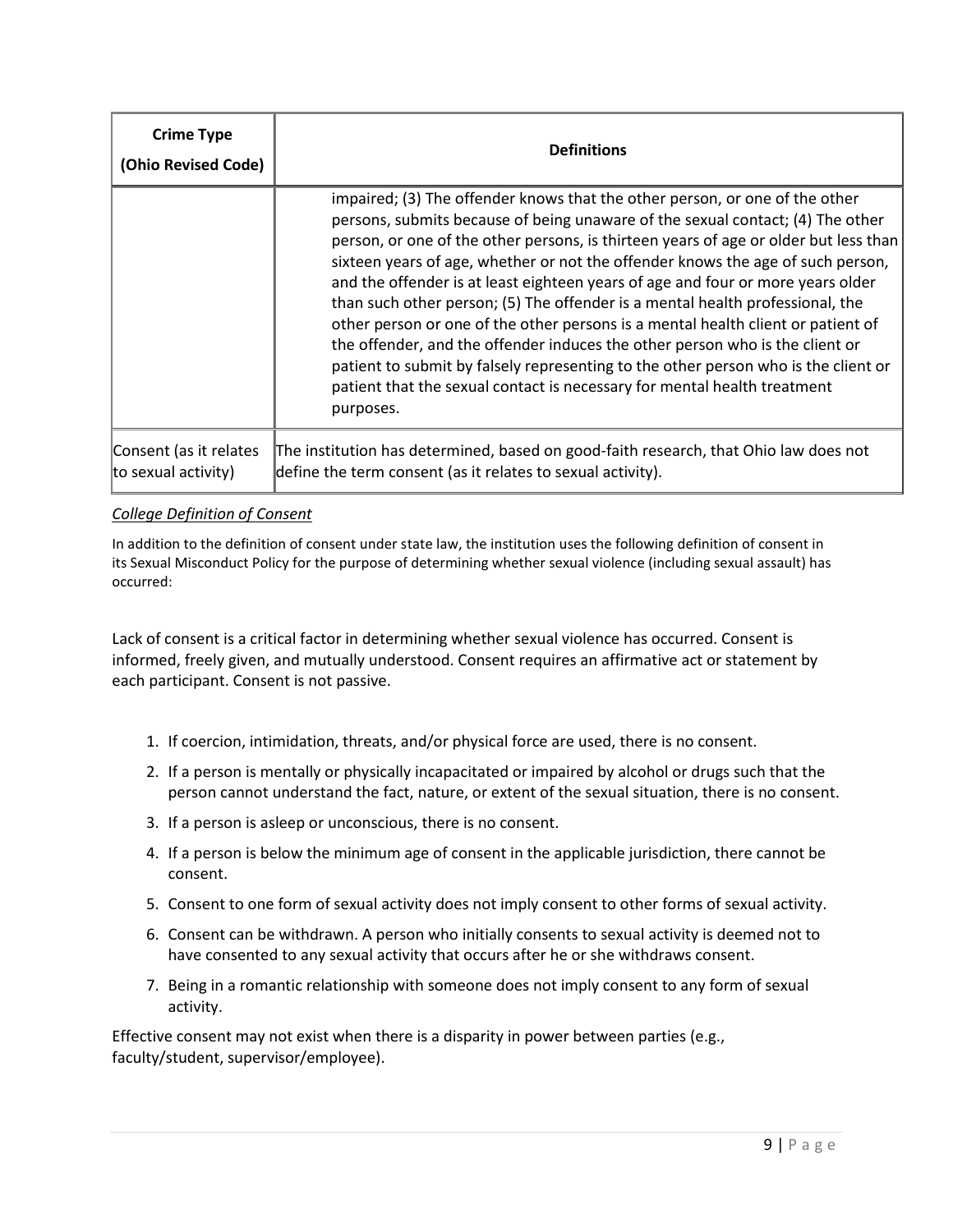#### *Risk Reduction*

The PPAP includes instruction on how to avoid becoming a victim, the warning signs of abusive behavior, and safe and positive options for bystander intervention. An understanding of this information will help mitigate the likelihood of perpetration, victimization or bystander inaction. Specifically they are advised:

- If you find yourself in an uncomfortable sexual situation, these suggestions may help you reduce your risk:
	- o Make your limits known before going too far.
	- o You can withdraw consent to sexual activity at any time. Do not be afraid to tell a sexual aggressor "NO" clearly and loudly.
	- $\circ$  Try to remove yourself from the physical presence of a sexual aggressor. Be direct as possible about wanting to leave the environment.
	- o Grab someone nearby and ask them for help.
	- $\circ$  Be responsible about your alcohol and/or drug use. Alcohol and drugs can lower your sexual inhibitions and may make you vulnerable to someone who views an intoxicated/high person as a sexual opportunity.
	- $\circ$  Attend large parties with friends you trust. Watch out for your friends and ask that they watch out for you.
	- o Be aware of someone trying to slip you an incapacitating "rape drug" like Rohypnol or GHB.
	- o It is also important to be aware of the warning signs of an abusive person. Some examples include: past abuse; threats of violence or abuse; breaking objects ; using force during an argument; jealousy; controlling behavior; quick involvement; unrealistic expectations; isolation; blames others for problems; hypersensitive; cruelty to animals or children; "playful" use of force during sex; Jekyll-and-Hyde personality.
- If you find yourself in the position of being the initiator of sexual behavior, these suggestions may help you to reduce your risk of being accused of sexual assault or another sexual crime:
- Remember that you owe sexual respect to the other person.
- Don't make assumptions about the other person's consent or about how far they are willing to go.
- Remember that consent to one form of sexual activity does not necessarily imply consent to another form of sexual behavior.
- If your partner expresses a withdrawal of consent, stop immediately.
- Clearly communicate your sexual intentions so that the other person has a chance to clearly tell you their intentions.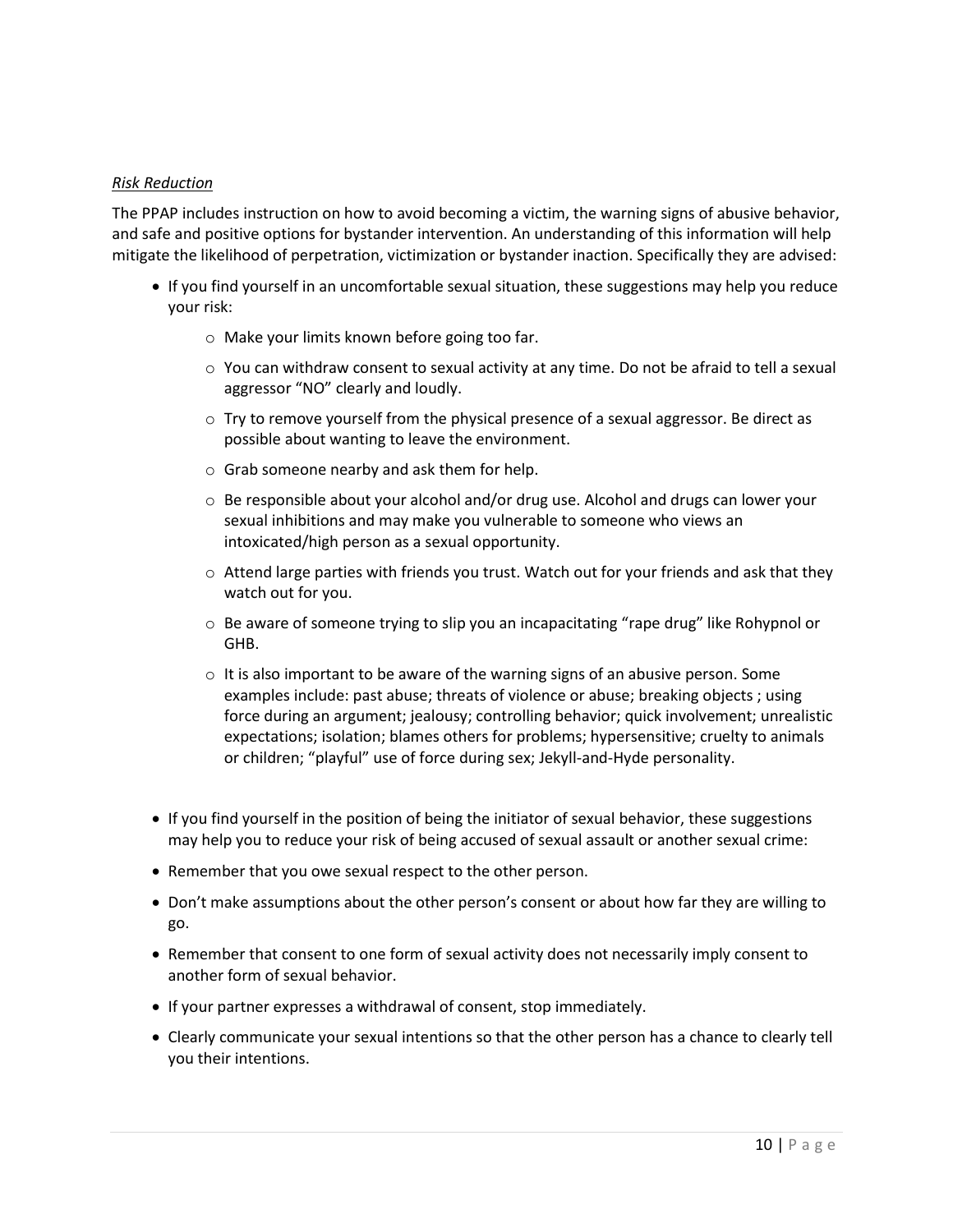- Consider "mixed messages" a clear sign that the other person is uncomfortable with the situation and may not be ready to progress sexually.
- Don't take advantage of someone who is really drunk or on drugs, even if they knowingly and intentionally put themselves in that state. Further, don't be afraid to step in if you see someone else trying to take advantage of a nearly incapacitated person.
- Be aware of the signs of incapacitation, such as slurred speech, bloodshot eyes, vomiting, unusual behavior, passing out, staggering, etc.
- It is also important to be aware of the warning signs of an abusive person. Some examples include:
	- o Past abuse
	- o Threats of violence or abuse
	- o Breaking objects
	- o Using force during an argument
	- o Jealousy
	- o Controlling behavior
	- o Quick involvement
	- o Unrealistic expectations
	- o Isolation
	- o Blames others for problems
	- o Hypersensitivity
	- o Cruelty to animals or children
	- o "Playful" use of force during sex
	- o Jekyll-and-Hyde personality

#### *Bystander Intervention*

PPAP instruction also includes encouraging individuals to take safe and positive steps to prevent harm or intervene when there is a risk of domestic violence, dating violence, sexual assault or stalking against another person. This includes reporting such incidents to appropriate authorities. Other steps that can be taken include:

- Look out for those around you.
- Realize that it is important to intervene to help others.
- Treat everyone respectfully. Do not be hostile or an antagonist.
- Be confident when intervening.
- Recruit help from others if necessary.
- Be honest and direct.
- Keep yourself safe.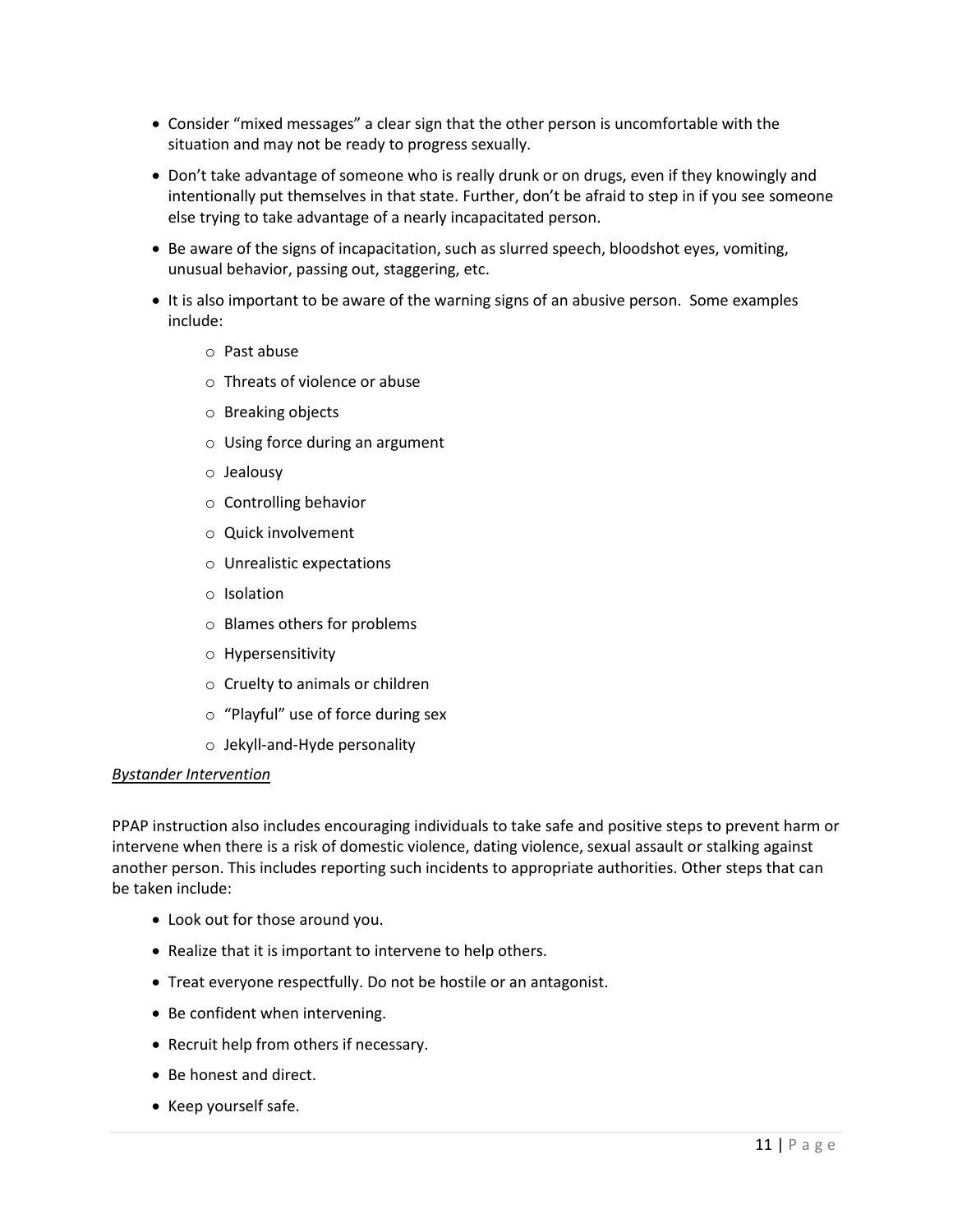• If things get out of hand, don't hesitate to contact the police.

## *Other Information Covered by the PPAP*

The PPAP also provides information on possible sanctions and protective measures that may be imposed following a determination that an offense of dating violence, domestic violence, sexual assault, or stalking has occurred, an explanation of the disciplinary procedures that will be followed when one of these offenses is alleged, the rights of the parties in such a proceeding, available resources, and other pertinent information. Much of this information is set forth in the upcoming sections of this security report.

### **Ongoing Prevention and Awareness Campaign:**

The College also conducts an Ongoing Prevention and Awareness Campaign (OPAC) aimed at all students and employees. This campaign covers the same material as provided in the PPAP, but is intended to increase the understanding of students and employees on these topics and to improve their skills for addressing the offenses of dating violence, domestic violence, sexual assault and stalking.

### **PPAP and OPAC Programming Methods:**

The PPAP and OPAC are carried out in a variety of ways, using a range of strategies, and, as appropriate, targeting specific audiences throughout the College. Methods include, but are not limited to: online presentations, distribution of written materials, periodic email blasts, and guest speakers. Past programming and currently planned programming includes the following:

Primary prevention and awareness. Faculty and staff participated in live primary prevention and awareness training in August of every year. Kettering College has implemented comprehensive, interactive online primary prevention and awareness training for students. The College's primary prevention and awareness programs cover a range of topics, including discussion of: institutional and criminal prohibitions on sex discrimination, sexual harassment, sexual violence, domestic violence, dating violence, and stalking as well as related retaliation; definitions of terms related to elements of these types of sexual misconduct; risk reduction (bystander intervention and healthy behaviors); procedures for victims; confidentiality and notifications; disciplinary procedures, and ongoing programming.

Ongoing awareness campaign. The College has circulated its revised sexual misconduct policy and procedures. It sponsors events and offers educational information surrounding topics related to issues surrounding sexual misconduct, including those topics addressed in primary prevention and awareness trainings. The College is reaching out to local law enforcement to engage in additional programming. The College continues to create programming to address these issues tailored to the needs of its students, employees, communities and mission.

## **Procedures to Follow if You are a Victim of Dating Violence, Domestic Violence, Sexual Assault, or Stalking:**

If you are a victim of a sexual assault, domestic violence, dating violence, or stalking, go to a safe place and call 911. At the earliest opportunity, you should also contact the College's Title IX Coordinator Bev Ervin a[t Bev.Ervin@kc.edu.](mailto:Bev.Ervin@kc.edu)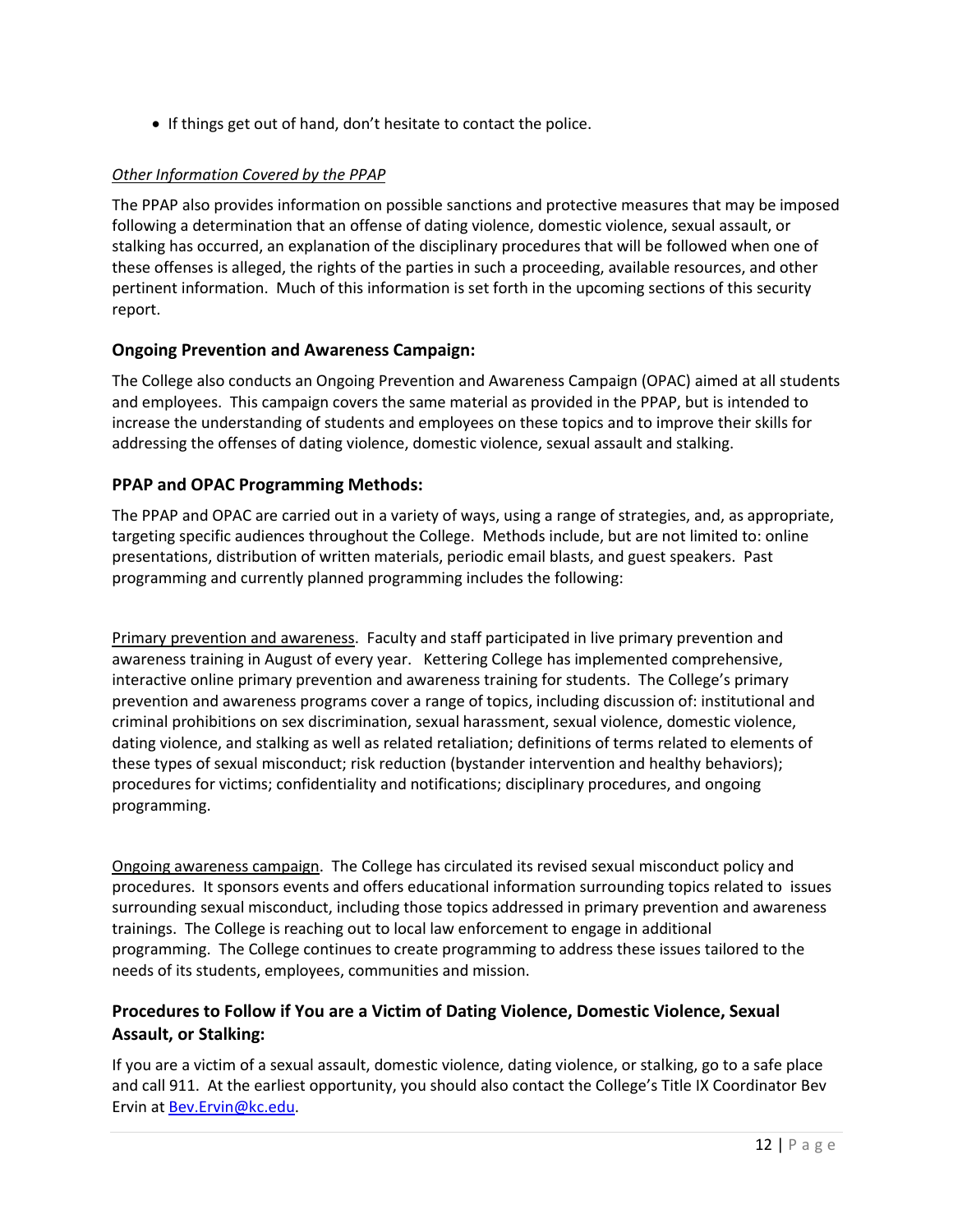Victims will be notified in writing of the procedures to follow, including:

- 1. To whom and how the alleged offense should be reported (contact the Title IX Coordinator or refer to the other resources listed in this report).
- 2. The importance of preserving evidence that may be necessary to prove the offense in a criminal proceeding or disciplinary action or to obtain a protective order.
- 3. The victim's options regarding notification to law enforcement, which are: (a) the option to notify either on-campus or local police; (b) the option to be assisted by campus security authorities in notifying law enforcement if the victim so chooses (the institution is obligated to comply with such a request if it is made); and (c) the option to decline to notify such authorities.
- 4. Where applicable, the rights of victims and the institution's responsibilities regarding orders of protection, no-contact orders, restraining orders, or similar lawful orders issued by a criminal, civil, or tribal court.

### *Preservation of Evidence & Forensic Examinations*

Victims of physical assault are advised to not remove clothing items worn during or following an assault, as they frequently contain valuable fiber, hair, and fluid evidence. Don't bathe or wash, or otherwise clean the environment in which the assault occurred. You can obtain a forensic examination at Kettering Medical Center 3535 Southern Blvd, Kettering, OH 45429 Phone: (937) 298-4331.

Completing a forensic examination does not require you to file a police report, but having a forensic examination will help preserve evidence in case you decide at a later date to file a police report.

Victims are also advised to retain evidence in electronic formats (e.g., text messages, emails, photos, social media posts, screenshots, etc.). Such evidence is valuable in all situations, and it may be the only type of evidence available in instances of stalking.

#### *Security/Law Enforcement & How to Make a Police Report*

- KMC Security 937-298-3399, ext. 55095. On campus, dial 55095.
- Kettering Police Department 3600 Shroyer Road, Kettering, OH 45429, Phone: (937) 296-2555
- To make a police report, a victim should contact the local police agency listed above either by phone or in-person. The victim should provide as much information as possible, including name, address, and when and what occurred, to the best of the victim's ability.

#### *Information about Legal Protection Orders*

- In Ohio, there are different kinds of protection orders available to victims, including Domestic Violence Civil Protection Orders (DVCPO), Civil Stalking Protection Orders (CSPO), and Sexually Oriented Offense Protection Orders (SOOPO). Courts can issue ex parte (temporary) orders and orders for longer lengths of time. Ex parte orders are typically put in place until a hearing before a judge occurs. A victim should be prepared to present documentation and/or other forms of evidence when filing for an order of protection.
- DVCPOs can be obtains from the Domestic Relations Division of the Montgomery County Court of Common Pleas: 301 West Third Street, Dayton, OH 45422. The phone number is (937) 225- 4063. More information is available here: [http://www.mcohio.org/government/courts/common\\_pleas\\_court\\_-](http://www.mcohio.org/government/courts/common_pleas_court_-_domestic_relations_division/forms.php#288)

[\\_domestic\\_relations\\_division/forms.php#288](http://www.mcohio.org/government/courts/common_pleas_court_-_domestic_relations_division/forms.php#288)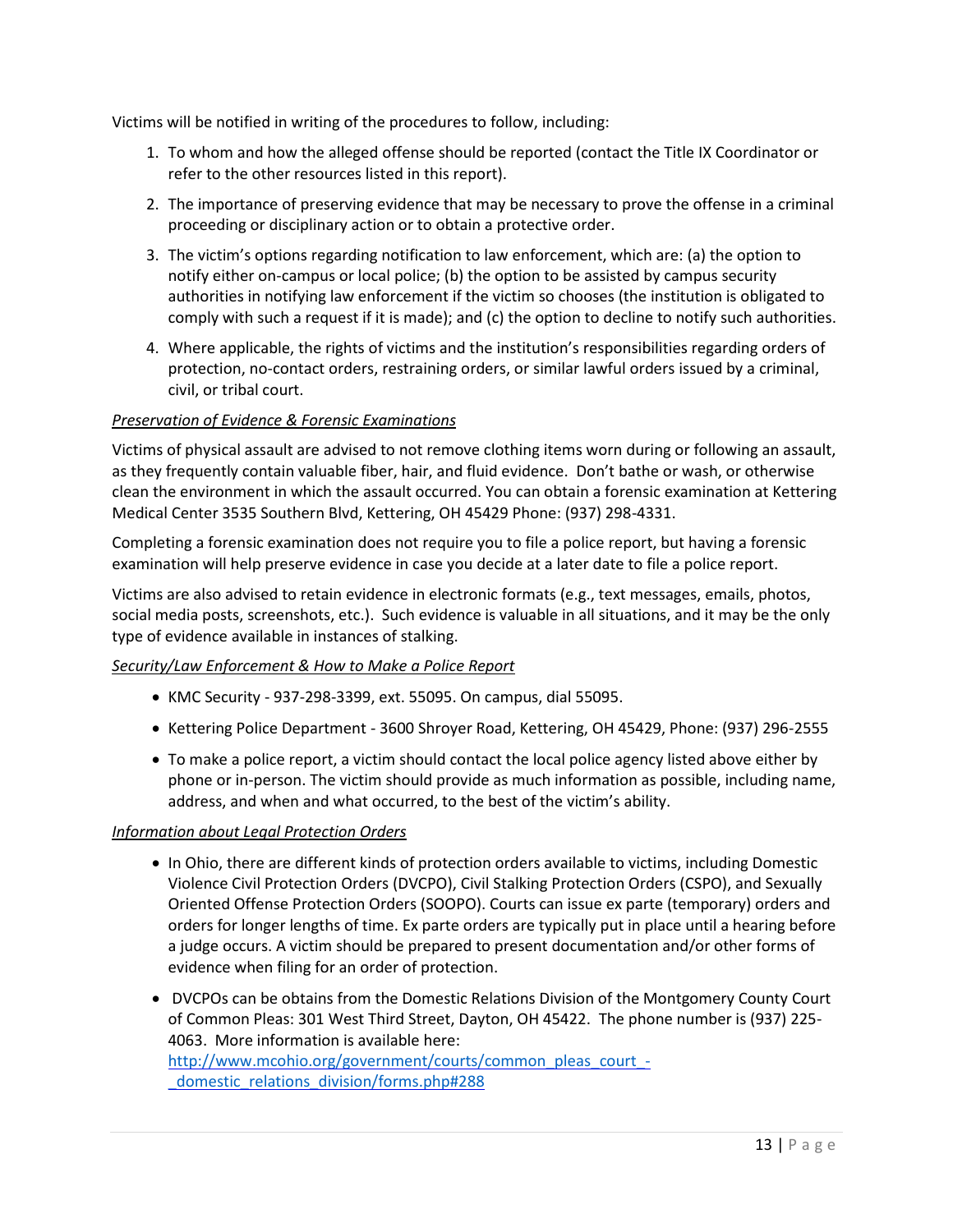CSPOs and SOOPOs can be obtained from the General Division of the Montgomery Country Court of Common Pleas: 41 N. Perry Street, Dayton, OH 45422. The phone number is (936) 225- 6000. More information is available here: [http://www.montcourt.oh.gov/protection\\_orders.php.](http://www.montcourt.oh.gov/protection_orders.php)

Victims may contact local domestic violence and sexual assault advocates for assistance

in obtaining a protection order.

When a protection order is granted, it is enforceable statewide. If you have obtained a protection order and need it to be enforced in your area, you should contact the local police department.

The institution will also enforce any temporary restraining order or other no contact order against the alleged perpetrator from a criminal, civil, or tribal court. Any student or employee who has a protection order or no contact order should notify the Title IX Coordinator and provide a copy of the restraining order so that it may be kept on file with the institution and can be enforced on campus, if necessary. Upon learning of any orders, the institution will take all reasonable and legal action to implement the order.

 $\circ$  The institution does not issue legal orders of protection. However, as a matter of institutional policy, the institution may impose a no-contact order between individuals in appropriate circumstances. The institution may also issue a "no trespass warning" if information available leads to a reasonable conclusion that an individual is likely to cause harm to any member of the campus community. A person found to be in violation of a No Trespass Warning may be arrested and criminally charged.

## **Available Victim Services:**

Victims will be provided written notification about existing counseling, health, mental health, victim advocacy, legal assistance, visa and immigration assistance, student financial aid, and other services available to them, both within the College and in the surrounding community. Those services include:

Kettering Counseling Care Center - 937-384-6920

Kettering College Campus Chaplain – Steve Carlson – 937- 395 – 8601, ext. 57093

## **Legal counsel**

Ohio Legal Aid [\(http://www.ohiolegalaid.org/\)](http://www.ohiolegalaid.org/)

#### **Visa and Immigration resources**

Immigration Advocates Network: <https://www.immigrationadvocates.org/nonprofit/legaldirectory/search?state=OH>

U.S. Citizenship and Immigrations Services: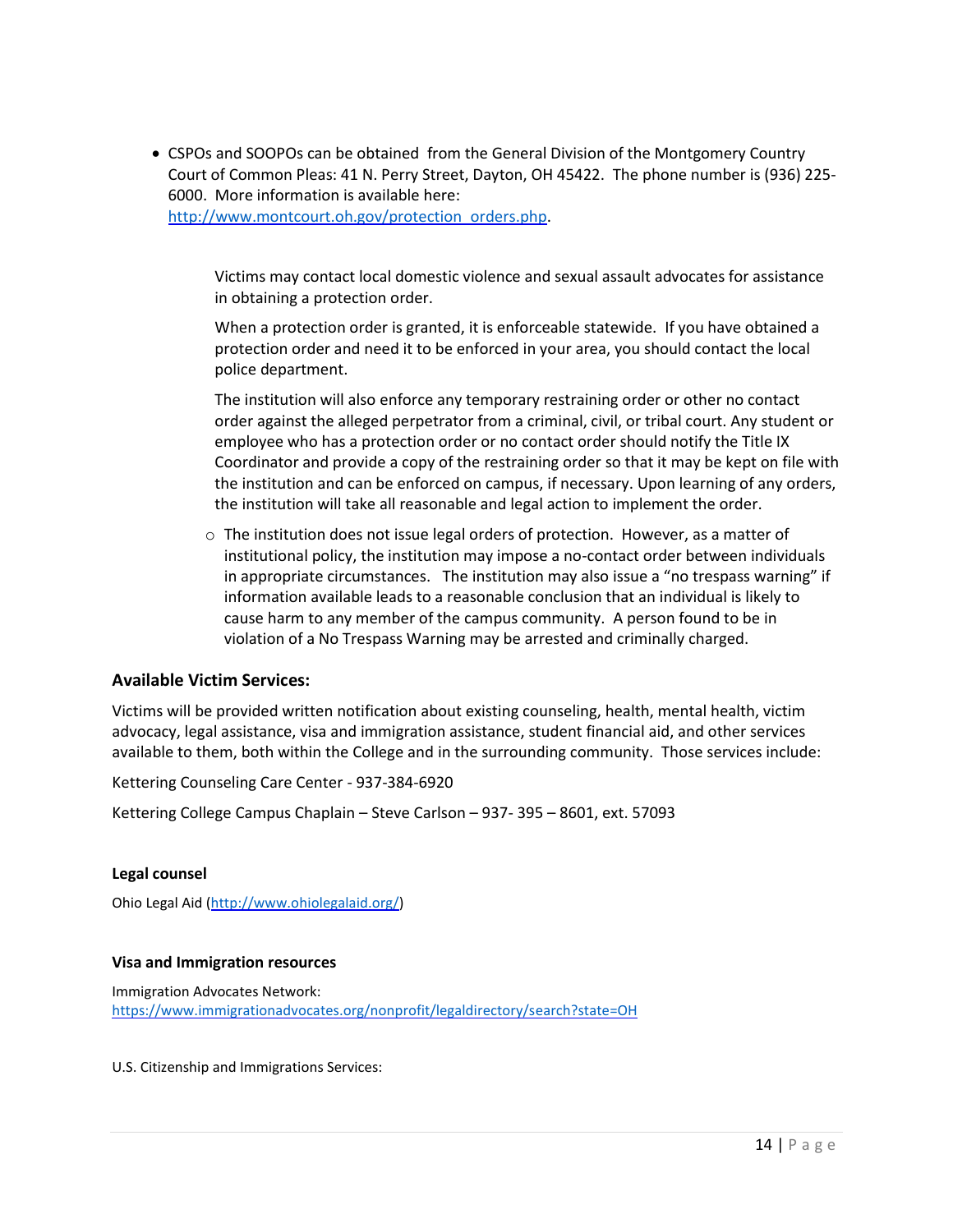### [https://egov.uscis.gov/crisgwi/go?action=offices.summary&OfficeLocator.office\\_type=ASC&OfficeLocat](https://egov.uscis.gov/crisgwi/go?action=offices.summary&OfficeLocator.office_type=ASC&OfficeLocator.statecode=OH) [or.statecode=OH](https://egov.uscis.gov/crisgwi/go?action=offices.summary&OfficeLocator.office_type=ASC&OfficeLocator.statecode=OH)

#### **Student Financial Aid**

If a student is considering a leave of absence based on the circumstances of a complaint, he/she should understand there may be financial aid implications in taking such leave. This should be discussed with financial aid personnel, and the Title IX Coordinator can assist in facilitating this conversation if desired. The College's financial aid website can be found at: http://kc.edu/admissions/financial-aid/

#### **Montgomery County Victim Witness**

Montgomery County Prosecutor's Office

937-225-5623

#### **Kettering Medical Center**

3535 Southern Boulevard,

Kettering, OH

937-298-4331

#### **Artemis Center**

310 West Monument Avenue

937-461-5091

#### **Womanline of Dayton**

4617 Presidential Way

Kettering OH 45429

Phone: (937) 223-3446

#### **Ohio Alliance to End Sexual Violence**

888-886-8388

#### **National Domestic Violence Hotline**

800-799-7233

Other resources available to persons who report being the victim of sexual assault, domestic

violence, dating violence, or stalking, include:

- o http://www.rainn.org Rape, Abuse and Incest National Network
- o http://www.ovw.usdoj.gov/sexassault.htm Department of Justice http://www2.ed.gov/about/offices/list/ocr/index.html Department of Education, Office of CivilRights
- o http://www.NotAlone.gov

The Montgomery County Prosecutor's Victim/Witness Division has trained advocates available to assist victims of sexual violence. Many victims are unsure about who to tell and may be struggling with medical and legal decisions. Students may contact the 24-hour sexual assault crisis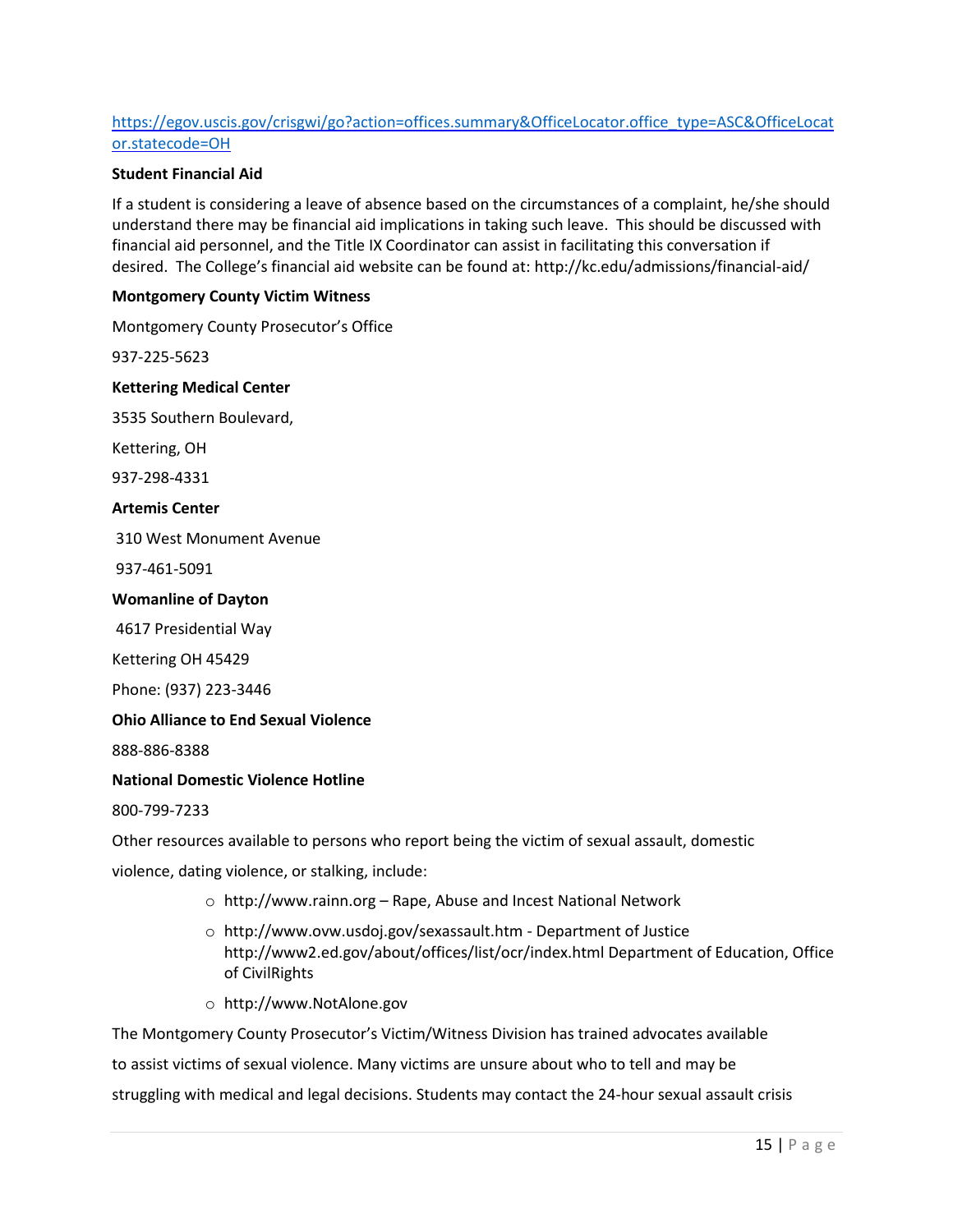line (937-225-5623) anonymously to discuss any matters related to sexual violence. Advocates can provide crisis intervention, support during the forensic medical exam, information regarding the criminal justice system, and other supportive services and referrals.

### **Accommodations and Protective Measures:**

The College will provide written notification to victims about options for, and available assistance in, changing academic, living, transportation, and working situations or protective measures. If victims request these accommodations or protective measures and they are reasonably available the College is obligated to provide them, regardless of whether the victim chooses to report the crime to campus security or local law enforcement.

Requests of this nature should be made to the Title IX Coordinator at [Bev.Ervin@kc.edu,](mailto:Bev.Ervin@kc.edu) and the Title IX Coordinator is responsible for deciding what, if any, accommodations or protective measures will be implemented.

When determining the reasonableness of such a request, the College may consider, among other factors, the following:

- The specific need expressed by the complainant.
- The age of the students involved.
- The severity or pervasiveness of the allegations
- Any continuing effects on the complainant
- Whether the complainant and alleged perpetrator share the same class or job location.
- Whether other judicial measures have been taken to protect the complainant (e.g., civil protection orders).

The College will maintain as confidential any accommodations or protective measures provided a victim to the extent that maintaining confidentiality would not impair the College's ability to provide them. However, there may be times when certain information must be disclosed to a third party in order to implement the accommodation or protective measure. Such decisions will be made by the College in light of the surrounding circumstances, and disclosures of this nature will be limited so that only the information necessary to implement the accommodation or protective measure is provided. In the event it is necessary to disclose information about a victim in order to provide an accommodation or protective order, the College will inform the victim of that necessity prior to the disclosure, including which information will be shared, with whom it will be shared and why.

## **Procedures for Disciplinary Action:**

Allegations of domestic violence, dating violence, sexual assault or stalking will be processed through the institution's Sexual Misconduct Policy and the related complaint resolution procedures. The procedures are utilized whenever or wherever a complaint is made, regardless of the status of the complainant and the respondent.

The complaint resolution procedures are invoked once a report is made to the following individual:

Dr. Bev Ervin

Title IX Coordinator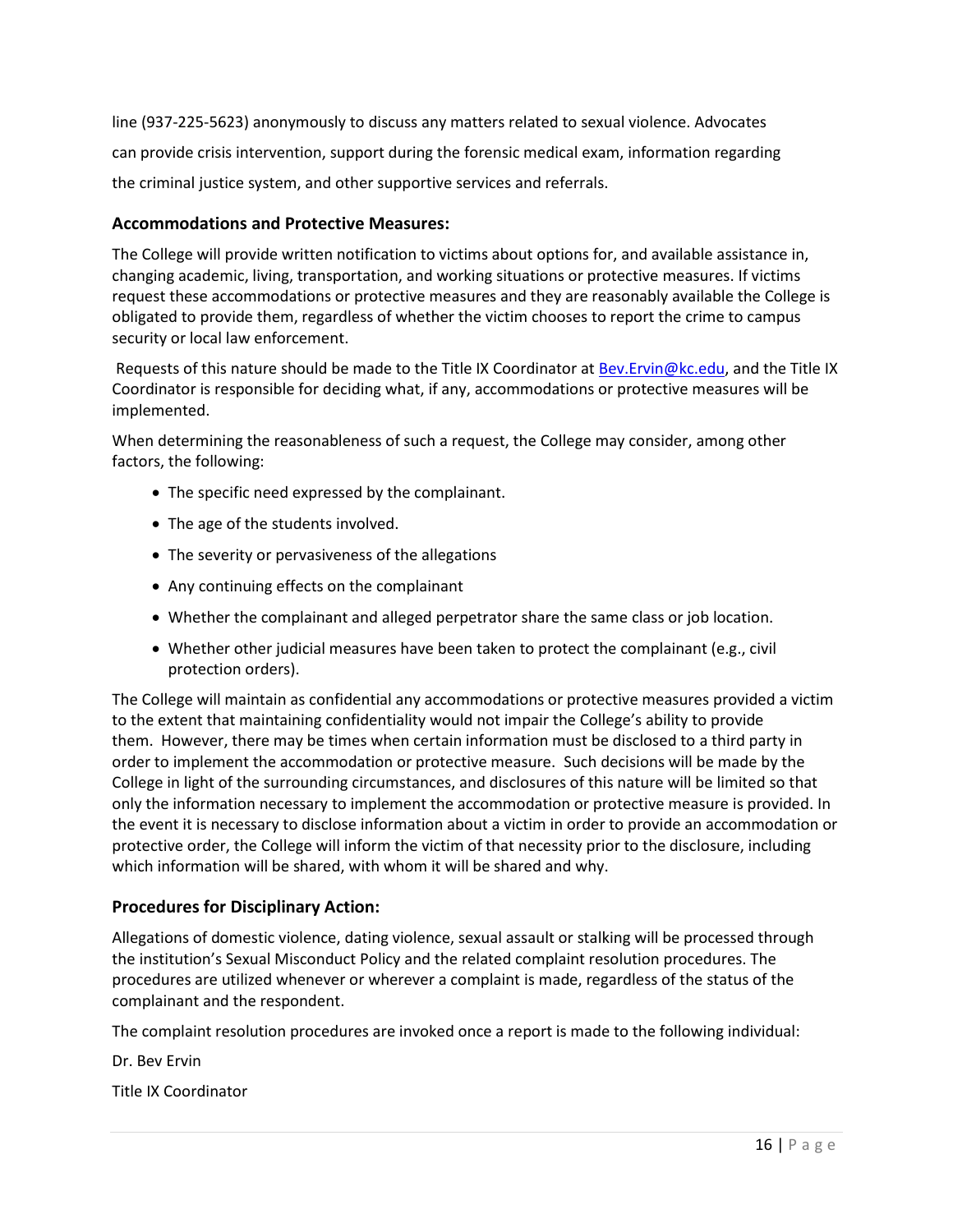Academic Support Center (937) 395-8601 ext.55646 [Bev.Ervin@kc.edu](mailto:Bev.Ervin@kc.edu) 

Once a complaint is made, the Title IX Coordinator will commence the investigatory process as soon as practicable, but not later than seven (7) days after the complaint is made. The Title IX Coordinator and/or designee will analyze the complaint and notify the respondent that a complaint has been filed.

During the investigation, the complainant and respondent will each have an equal opportunity to describe the situation and present witnesses and other supporting evidence. The investigator(s) will review the statements and evidence presented and may, depending on the circumstances, interview others with relevant knowledge, review documentary materials, and take any other appropriate action to gather and consider information relevant to the complaint. Upon completion of the investigation, the investigator(s) make a determination as to whether any allegations in the complaint were found to be substantiated by a preponderance of the evidence. The investigator(s) will then prepare an investigation report outlining the findings and include, if necessary, sanctions or other remedial measures to impose. The parties will be notified of this determination in writing within three (3) days of it being made. The institution strives to complete investigations of this nature within sixty (60) calendar days.

Both parties have an equal opportunity to appeal the determination by filing a written appeal with the Dean for Enrollment Management (for student appeals) or the President (for faculty/staff appeals) within ten (10) days of being notified of the outcome of the investigation. The President will resolve the appeal within fifteen (15) days of receiving it, and may take any and all actions that he/she determines to be in the interest of a fair and just decision.

## **Rights of the Parties in an Institutional Proceeding:**

During the course of the process described in the previous section, both the accuser and the individual accused of the offense are entitled to:

- 1. A prompt, fair and impartial process from the initial investigation to the final result.
	- A prompt, fair and impartial process is one that is:
		- $\circ$  Completed within reasonably prompt timeframes designated by the institution's policy, including a process that allows for the extension of timeframes for good cause, with written notice to the accuser and the accused of the delay and the reason for the delay.
		- $\circ$  Conducted in a manner that:
			- Is consistent with the institution's policies and transparent to the accuser and the accused.
			- Includes timely notice of meetings at which the accuser or accused, or both, may be present; and
			- **Provides timely access to the accuser, the accused and appropriate** officials to any information that will be used during the informal and formal disciplinary meetings and hearings.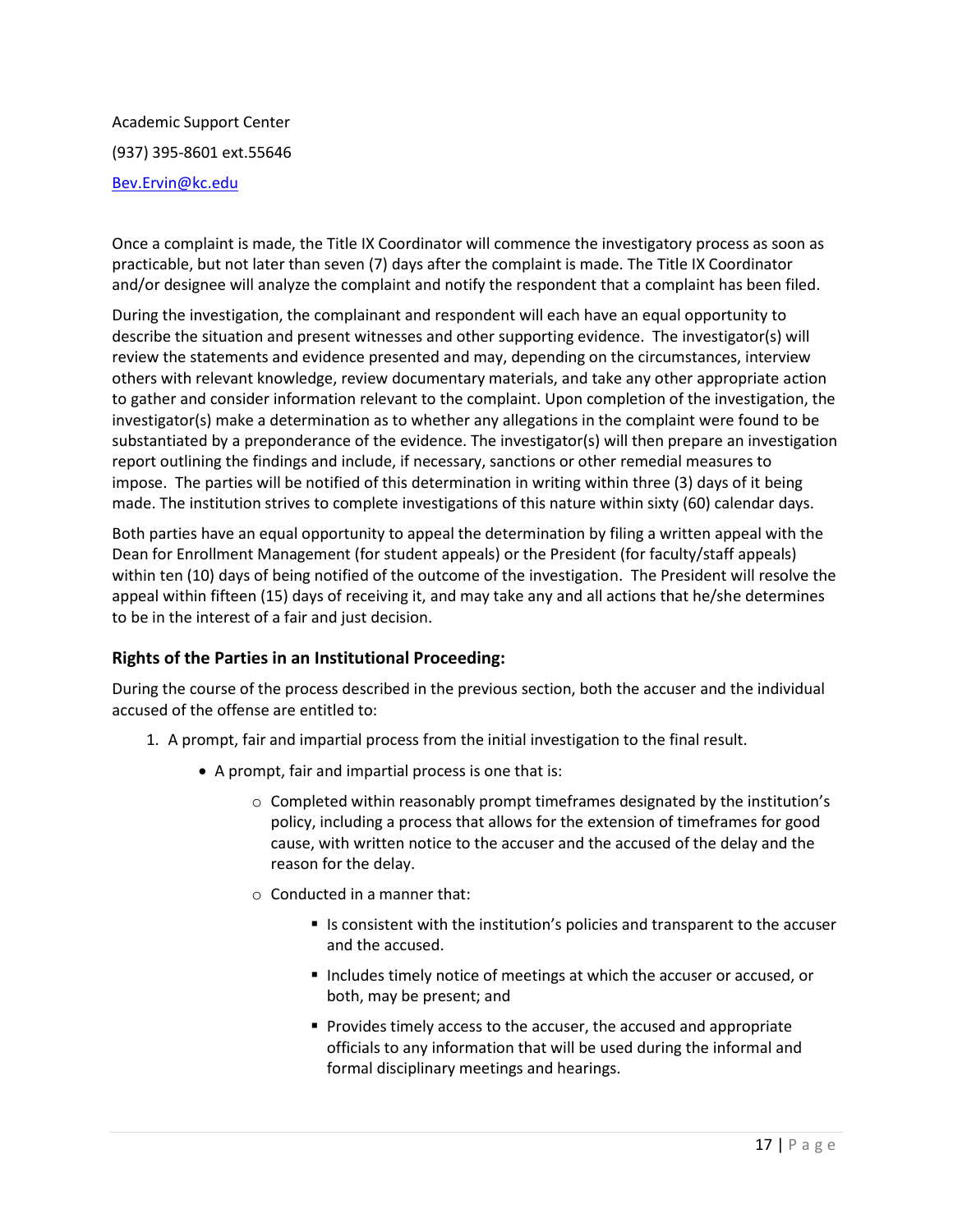- $\circ$  Conducted by officials who do not have a conflict of interest or bias for or against the accuser or the accused.
- 2. Proceedings conducted by officials who, at a minimum, receive annual training on the issues related to dating violence, domestic violence, sexual assault and stalking and on how to conduct an investigation and hearing process that protects the safety of victims and promotes accountability.
	- Such training addresses topics such as relevant evidence and how it should be used during a proceeding, proper techniques for questioning witnesses, basic procedural rules for conducting a proceeding, and avoiding actual and perceived conflicts of interest. College officials spent time training in the following areas: University + community training discovering how to support survivors and prevent sexual misconduct, creating and implementing sexual violence and sexual harassment prevention programs with graduate students, Title IX Coordinator duties and procedures and investigator process and training.
- 3. The same opportunities to have others present during any institutional disciplinary proceeding, including the opportunity to be accompanied to any related meeting or proceeding by the advisor of their choice. The institution may not limit the choice of advisor, but may establish limits regarding the extent to which that advisor may participate in the proceeding, as long as those limits apply equally to both parties.
- 4. Have the outcome determined using the preponderance of the evidence standard.
- 5. Simultaneous, written notification of the results of the proceeding, any procedures for either party to appeal the result, any change to the result, and when the result becomes final. For this purpose, "result" means "any initial, interim and final decision by an official or entity authorized to resolve disciplinary matters" and must include the rationale for reaching the result and any sanctions imposed.

## **Possible Sanctions or Protective Measures that the College May Impose for Dating Violence, Domestic Violence, Sexual Assault or Stalking Offenses:**

Following a final determination in the institution's disciplinary proceeding that domestic violence, dating violence, sexual assault, or stalking has been committed, the institution may impose a sanction depending on the mitigating and aggravating circumstances involved. The possible sanctions include: warning; reprimand; probation; restitution; fine; loss of privileges; housing probation; suspension or expulsion/termination; restriction on eligibility to represent the College at any official function or in any intercollegiate competition. If a suspension is imposed on a student, it may be for part of a semester, a full semester, or an entire academic year. An employee may be suspended for any length of time determined appropriate by the Director of Human Resources. Following a suspension, the individual will be required to meet with the Dean of Students (student) or Director of Human Resources (employee) to discuss re-entry and expectations going forward.

In addition, the College can make available to the victim a range of protective measures. They include: forbidding the accused from entering the victim's residence hall and from communicating with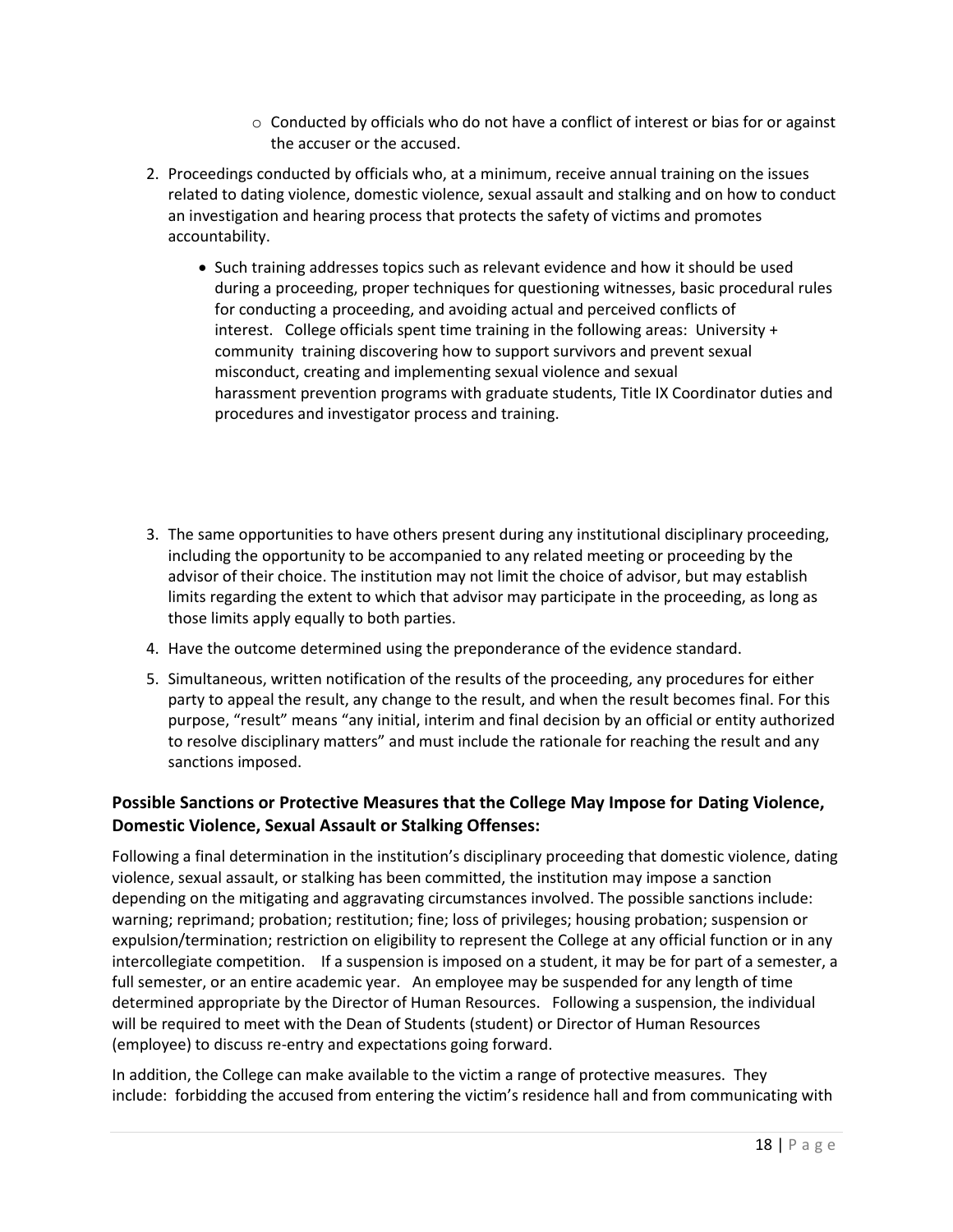the victim, other institutional no-contact orders, security escorts, modifications to academic requirements or class schedules, changes in working situations, etc.

## **Publicly Available Recordkeeping:**

The College will complete any publicly available recordkeeping, including Clery Act reporting and disclosures, without the inclusion of personally identifiable information about victims of dating violence, domestic violence, sexual assault, and stalking who make reports of such to the College to the extent permitted by law.

## **Victims to Receive Written Notification of Rights:**

When a student or employee reports to the College that he or she has been a victim of dating violence, domestic violence, sexual assault, or stalking, whether the offense occurred on or off campus, the College will provide the student or employee a written explanation of his or her rights and options as described in the paragraphs above.

### **Sex Offender Registration Program:**

The Campus Sex Crimes Prevention Act of 2000 requires institutions of higher education to advise members of the campus community where they can obtain information provided by the state concerning registered sex offenders. It also requires sex offenders to notify the state of each institution of higher education in the state at which they are employed or enrolled or carrying on a vocation. The state is then required to notify the College of any such information it receives. Anyone interested in determining whether such persons are on this campus may do so by contacting the Title IX Coordinator at Bev.Ervin@kc.edu. State registry of sex offender information may be accessed at the following link: <http://www.icrimewatch.net/index.php?AgencyID=55170&disc>

## **Timely Warnings and Emergency Response**

#### *Timely Warnings*

In the event of criminal activity occurring either on campus or off campus that in the judgment of the KMC Security Department constitutes a serious or continuing threat to members of the campus community, a campus-wide "timely warning" will be issued. Examples of such situations may include a sexual assault or a series of motor vehicle thefts in the area that merit a warning because they present a continuing threat to the campus community. Warnings will be communicated to students and employees via one or more of the methods discussed later in this section. Updates to the warnings will be provided as appropriate.

Anyone with information warranting a timely warning should immediately report the circumstances to:

KMC Security, 937-298-3399, Ext.55095

The College has communicated with local law enforcement asking them to notify the College if it receives reports or information warranting a timely warning.

#### *Emergency Response*

**The College has an emergency management plan designed to ensure there is a timely and effective response in the event of a significant emergency or dangerous situation ocurring on campus involving an immediate threat to the health or safety of members of the campus community. Such situations include, but are not limited to: tornadoes, bomb threats, chemical spills, disease outbreaks, fires,**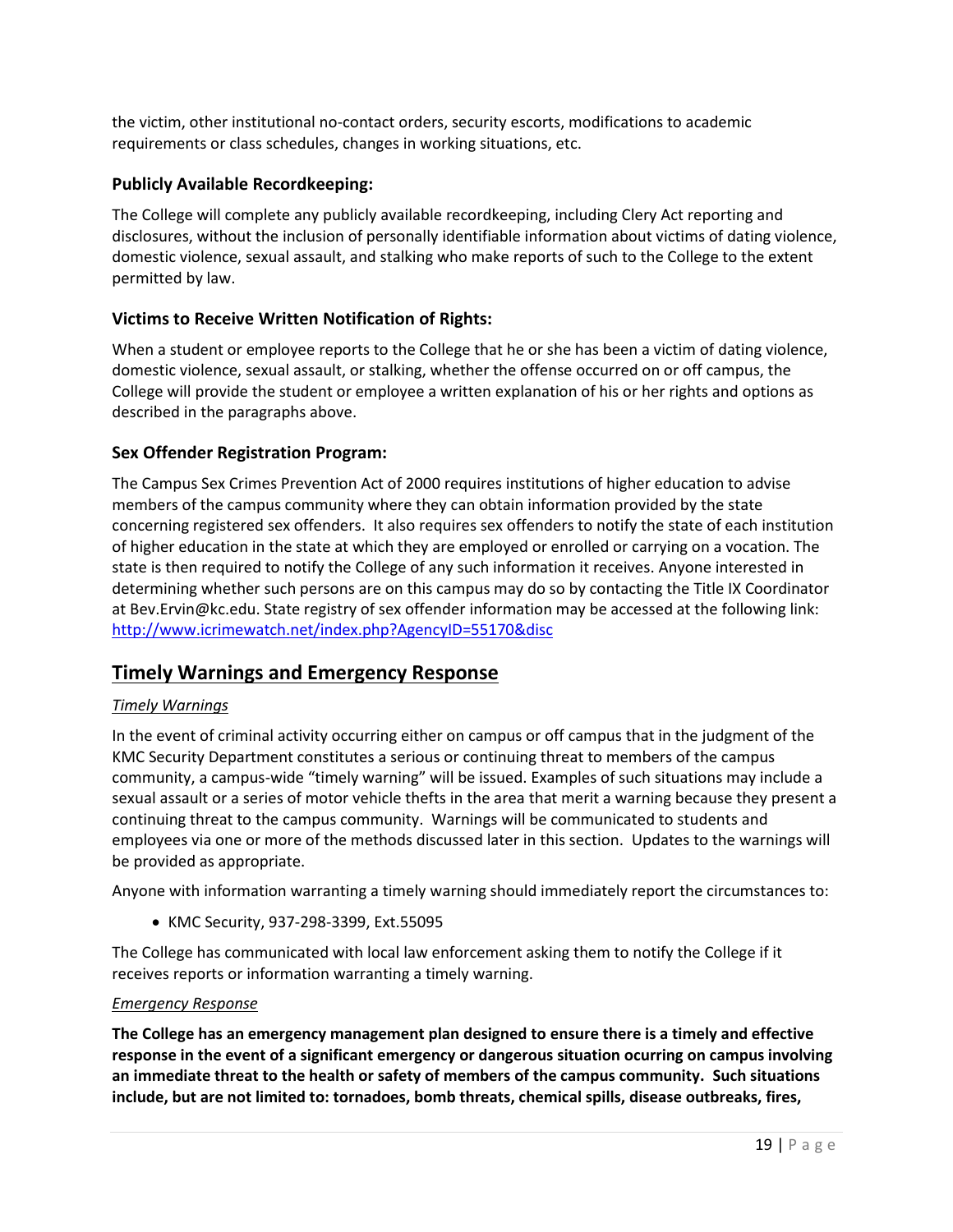### **active shooters, etc. The College has communicated with local police requesting their cooperation in informing the College about situations reported to them that may warrant an emergency response.**

Students, staff and visitors are encouraged to notify the KMC Security at 937-298-3399, ext. 55095 of any emergency or potentially dangerous situation.

KMC Security will access available sources of information from campus administrative staff and local authorities to confirm the existence of the danger and will be responsible for initiating the institution's response and for marshaling the appropriate local emergency response authorities for assistance. Depending on the nature of the emergency, other College departments may be involved in the confirmation process.

Once the emergency is confirmed and based on its nature, the KMC security Chief will consult with other appropriate College officials to determine the appropriate segment or segments of the College community to be notified.

The KMC Security Chief in collaboration with other appropriate personnel, will determine who should be notified, and will, without delay, and taking into account the safety of the community, determine the content of the notification and initiate the notification system, unless issuing a notification will, in the professional judgment of responsible authorities, compromise efforts to assist a victim or to contain, respond to or otherwise mitigate the emergency.

Depending on the segments of the campus the notification will target, the content of the notification may differ. When appropriate, the content of the notification will be determined in consultation with local authorities. Also as appropriate, the notification will give guidance as to whether its recipients should shelter in place or evacuate their location.

The Director of Communications will direct the issuance of emergency notifications, which will be accomplished using one or more of methods discussed later in this section, depending on the nature of the threat and the segment of the campus community being threatened.

At the direction of KMC Security the College's Director of Communication will contact local law enforcement of the emergency if they are not already aware of it and local media outlets in order that the larger community outside the campus will be aware of the emergency.

#### *Methods for Issuing Timely Warnings and Emergency Notifications*

The method(s) listed below may be utilized when the College issues a timely warning or emergency notification to the campus community.

| <b>Method</b>                             | Sign-Up Instructions                                                      |
|-------------------------------------------|---------------------------------------------------------------------------|
| Residence Hall broadcast system           | N/A                                                                       |
| Wens communication (Text alert<br>System) | Automatically signed up using contact information given to the<br>College |
| <b>Email instructions</b>                 | Each student and employee is issued a college email                       |
| College Website                           | http://kc.edu                                                             |
| Residence Hall broadcast system           | N/A                                                                       |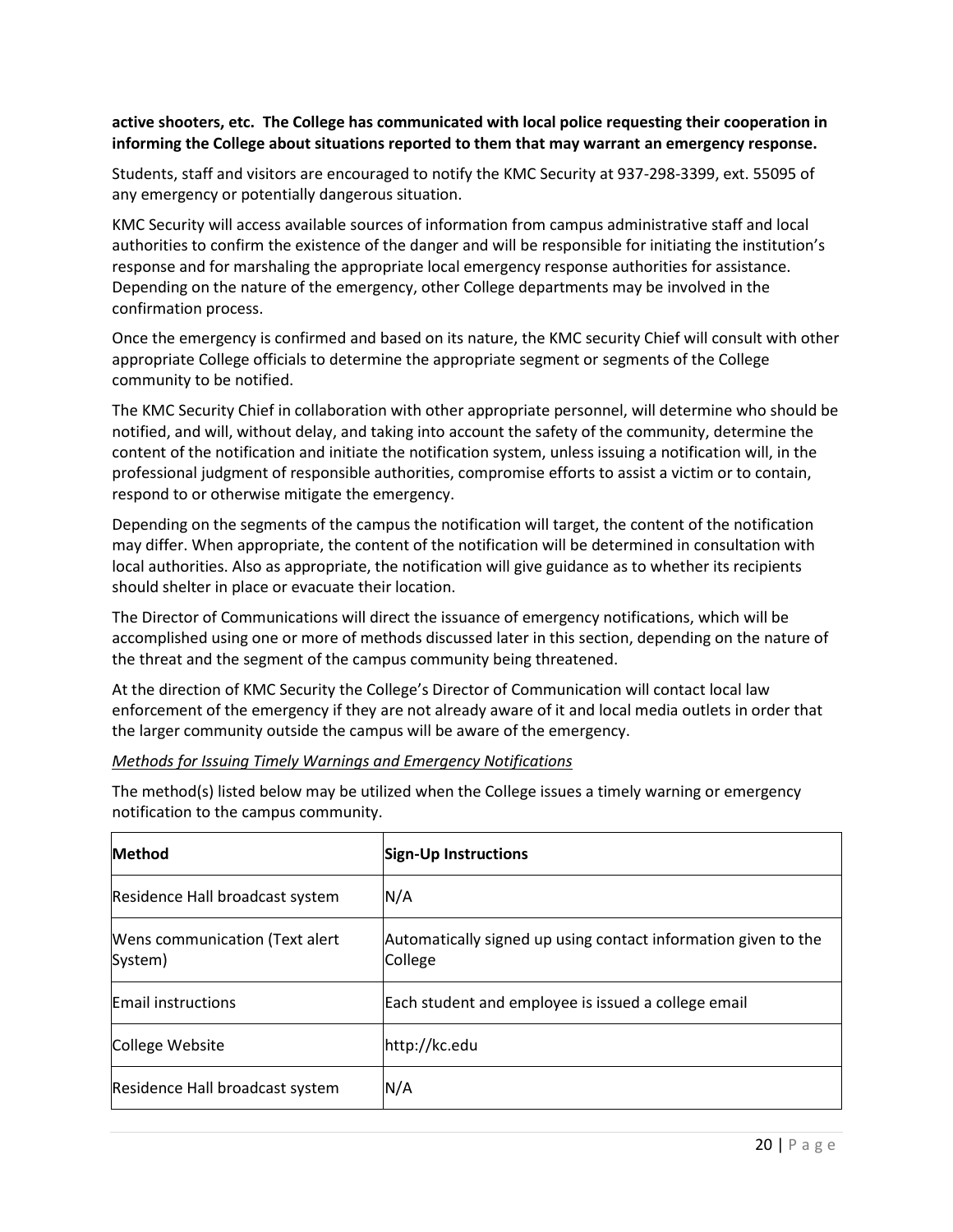| Alertus Emergency System | Download Alertus app onto phone |
|--------------------------|---------------------------------|
|                          |                                 |

### *Testing & Documentation*

The College tests its emergency response and evacuation procedures at least once a year. The tests may be announced or unannounced. Also, at various times the Emergency Management Team will meet to train and test and evaluate the College's emergency response plan.

The KMC Security Department maintains a record of these tests and training exercises, including a description of them, the dates and times they were held and an indication of whether they were announced or unannounced. In connection with at least one such test, the College will distribute to its students and employees information to remind them of the College's emergency response and evacuation procedures.

## **Missing Student Policy**

If a member of the College community has reason to believe that a student who resides in on-campus housing is missing, that information should be reported immediately to the KMC Security at 937-298- 3399, ext. 55095. Anyone receiving a missing student report will immediately notify campus security (or local law enforcement, if necessary) so that an investigation can be initiated.

In addition to registering a general emergency contact, students residing in on-campus housing have the option to identify confidentially an individual to be contacted by the College only in the event the student is determined to be missing for more than 24 hours. If a student has identified such an individual, the College will notify that individual no later than 24 hours after the student is determined to be missing. The option to identify a contact person in the event the person is determined missing is in addition to identifying a general emergency contact person, but they can be the same individual for both purposes. A student's confidential contact information will be accessible only by authorized campus officials and law enforcement in the course of the investigation.

A student who wishes to designate a confidential contact may do so by contacting KMC Security and filling out the appropriate paper work.

After investigating a missing person report, if it is determined that the student has been missing for 24 hours, the College will notify local police authorities unless it was local law enforcement that made the determination that the student is missing. If the missing student is under the age of 18 and is not emancipated, the College will also notify that student's custodial parent or legal guardian within 24 hours of the determination that the student is missing, in addition to notifying any additional contact person designated by the student.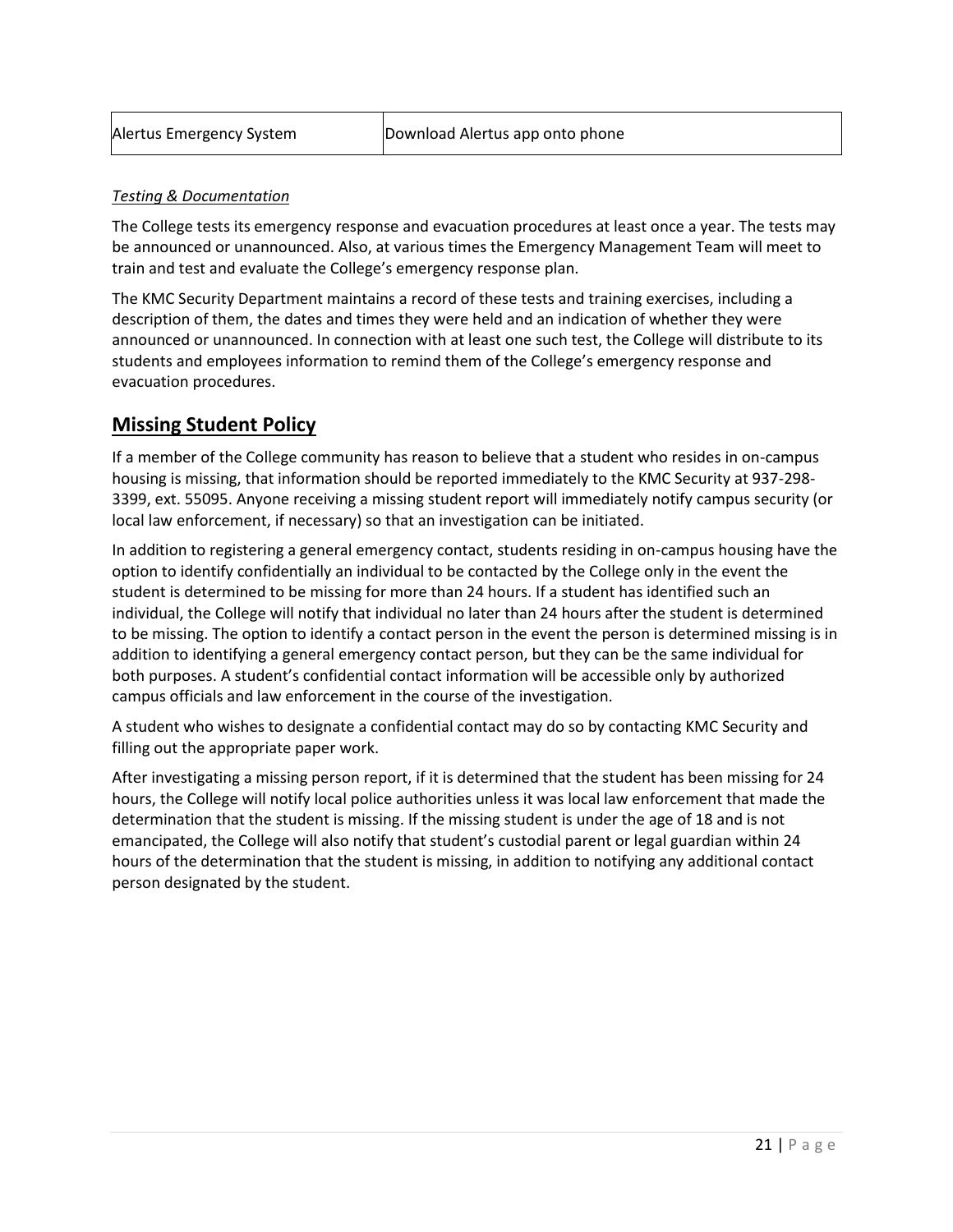## **Crime Statistics**

The statistical summary of crimes for this College over the past three calendar years follows:

|                                                 | <b>On Campus</b><br><b>On Campus</b><br><b>Housing</b> |    |   |                     | <b>Non Campus</b> |      |                | Public<br>Property |   |                |                |                               |
|-------------------------------------------------|--------------------------------------------------------|----|---|---------------------|-------------------|------|----------------|--------------------|---|----------------|----------------|-------------------------------|
| <b>Crime</b>                                    |                                                        |    |   | 2018 2017 2016 2018 | 2017              | 2016 |                |                    |   |                |                | 2018 2017 2016 2018 2017 2016 |
| Murder/Non-Negligent<br>Manslaughter            | 0                                                      | 0  | 0 | Ю                   | 0                 | Ю    | 0              | 0                  | 0 | 0              | 10             | 0                             |
| Manslaughter by Negligence                      | 0                                                      | 10 | 0 | Ю                   | 0                 | Ю    | 0              | 0                  | 0 | 0              | 10             | 0                             |
| Rape                                            | 1                                                      | 1  | 0 | Ю                   | 0                 | Ю    | Ю              | 2                  | 0 | 0              | 0              | n                             |
| Fondling                                        | 0                                                      | 0  | 0 | Ю                   | 0                 | Ю    | $\overline{c}$ | 4                  | 0 | 0              | Ю              | 0                             |
| <b>Statutory Rape</b>                           | 10                                                     | 0  | 0 | Ю                   | 0                 | Ю    | 0              | 0                  | 0 | 0              | 10             | 0                             |
| Incest                                          | 0                                                      | 0  | 0 | Ю                   | 0                 | 0    | Ю              | 0                  | 0 | O              | $\overline{0}$ | 0                             |
| <b>Aggravated Assault</b>                       | 1                                                      | 0  | 0 | 0                   | 0                 | 0    | Ю              | 3                  | 0 | O              | 10             | 0                             |
| <b>Burglary</b>                                 | 10                                                     | 0  | 0 | Ю                   | 0                 | Ю    | Ю              | 0                  | 0 | 0              | 0              | 0                             |
| Robbery<br>0                                    |                                                        | 10 | 0 | Ю                   | 0                 | Ю    | 10             | 0                  | 0 | 0              | 10             | 0                             |
| <b>Motor Vehicle Theft</b>                      | 0                                                      | Ю  | 0 | $\Omega$            | 0                 | n    | 0              | 4                  | 0 | 10             | 0              | n                             |
| Arson                                           | 0                                                      | 0  | 0 | Ю                   | 0                 | Ю    | 0              | 0                  | 0 | 0              | Ю              | 0                             |
| Arrest - Liquor Law Violation                   | Ю                                                      | 10 | 0 | Ю                   | 0                 | Ю    | 17             | 8                  | 0 | 0              | 0              | 0                             |
| Arrest - Drug Abuse Violation                   | 21                                                     | 15 | 1 | Ю                   | 0                 | 0    | 135            | 73                 | 0 | $\overline{0}$ | 10             | 0                             |
| Arrest - Weapon Violation                       | 0                                                      | 0  | 0 | O                   | 0                 | 0    | 5              | $\overline{2}$     | 0 | Ю              | $\overline{0}$ | Ю                             |
| Disciplinary Referral - Liquor Law<br>Violation | 0                                                      | 0  | 0 | Ю                   | 0                 | n    | 0              | 12                 | 0 | 0              | Ю              | 0                             |
| Disciplinary Referral - Drug Abuse<br>Violation | 0                                                      | 0  | 5 | 0                   | 0                 | 0    | 0              | 0                  | O | 0              | $\overline{0}$ | 0                             |
| Disciplinary Referral - Weapon                  | 0                                                      | 0  | 0 | 0                   | 0                 | 0    | 0              | 0                  | 0 | 0              | $\overline{0}$ | 0                             |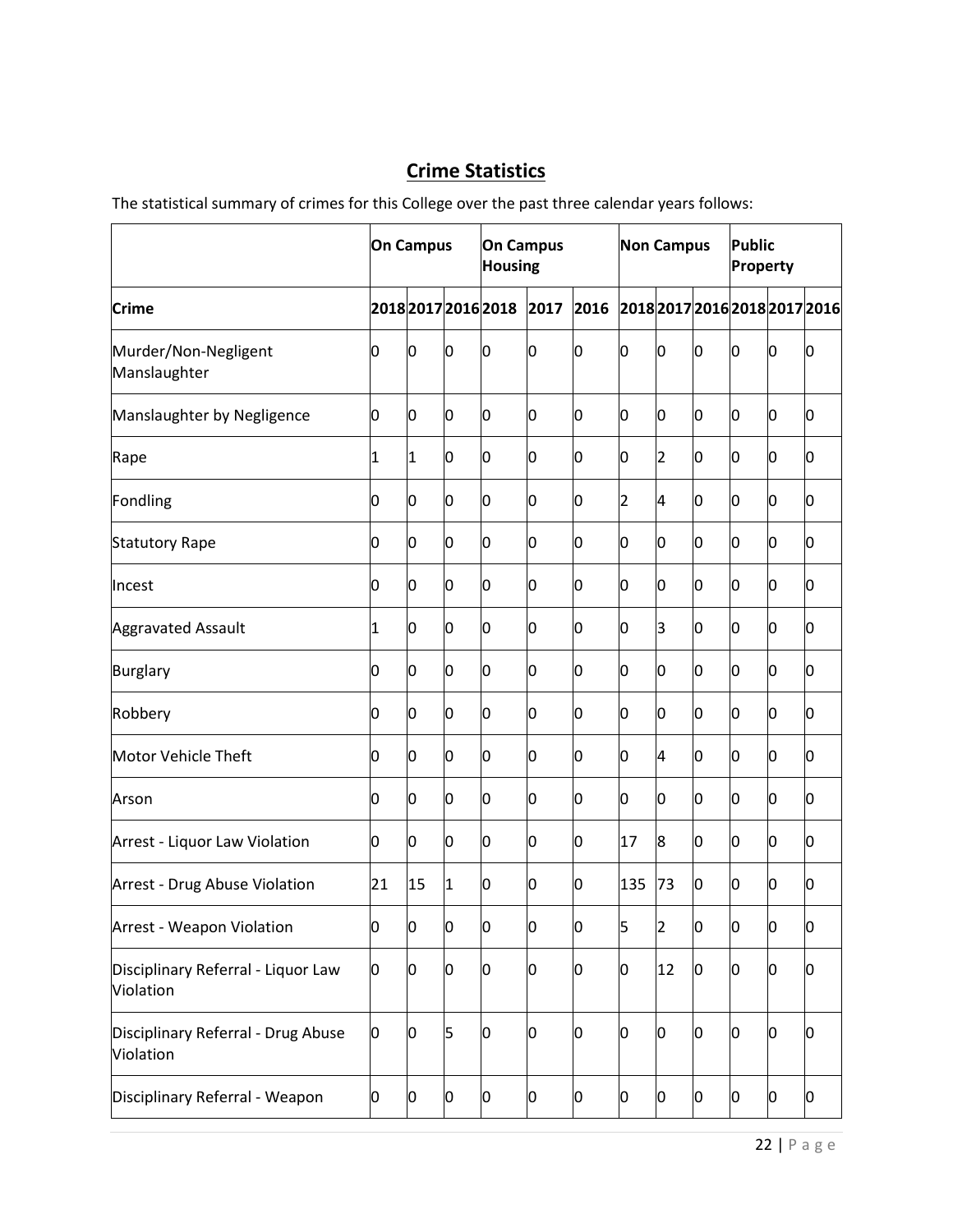| Violation         |   |                |    |    |    |    |    |   |   |  |
|-------------------|---|----------------|----|----|----|----|----|---|---|--|
| Domestic Violence | 0 | 10             | Ю  | 0  | 10 | 10 |    |   | Ю |  |
| Dating Violence   | Ю | $\overline{0}$ | Ю  | 10 | 10 | 10 | 10 | O | Ю |  |
| Stalking          |   | 10             | 10 | 10 | 10 |    | 10 |   | Ю |  |

#### **Hate crimes:**

**2018**: No hate crimes reported.

**2017**: No hate crimes reported.

**2016**: No hate crimes reported.

## **Crimes unfounded by the College:**

- **2018**: 0 unfounded crimes.
- **2017**: 0 unfounded crimes.
- **2016**: 0 unfounded crimes.

### **Statistics for unfounded crimes provided by law enforcement agencies:**

- **2018**: 0 unfounded crimes.
- **2017**: 0 unfounded crimes.
- **2016**: 0 unfounded crimes.

#### **Data from law enforcement agencies:**

- The data above reflects statistics provided from law enforcement agencies related to crimes that occurred on the College's Clery Geography.
- The College was provided with some crime data from law enforcement agencies for which it cannot be determined whether any of the statistics apply to or include the College's Clery Geography.
- Certain law enforcement agencies did not comply with the College's request for crime statistics.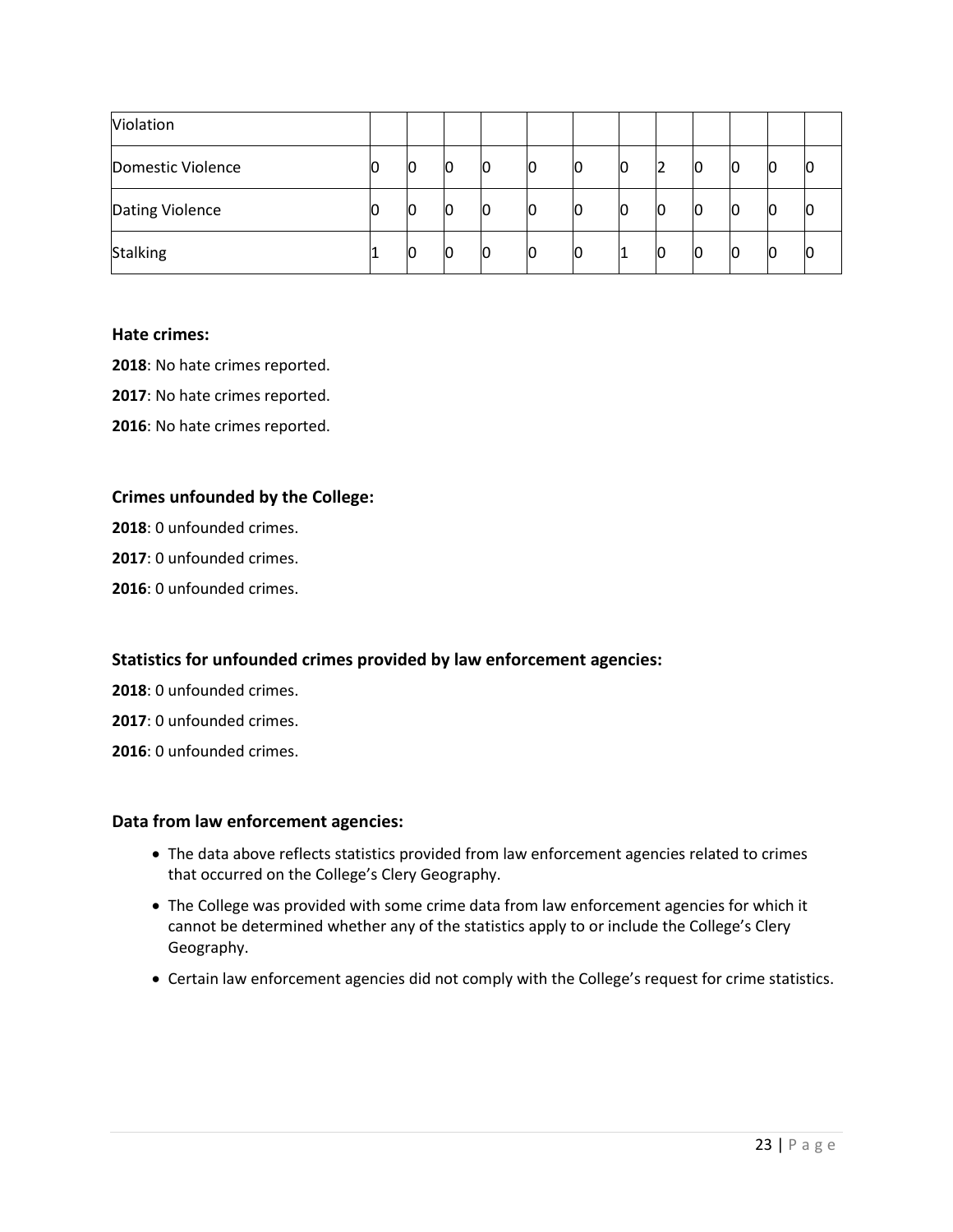# **Annual Fire Safety Report**

## **Housing Facilities and Fire Safety Systems**

The College maintains on-campus housing for its students. Below is a description of fire safety systems and the number of fire drills conducted during the previous calendar year.

| <b>Facility</b>                                                      | <b>Fire Alarm</b><br>Monitoring<br>Done on Site | <b>Partial Sprinkler</b><br>System | <b>Full Sprinkler</b><br>System | Smoke<br>Detection | <b>Fire</b><br>Extinguisher<br><b>Devices</b> | <b>Evacuation Plans &amp;</b><br><b>Placards</b> | Number of evacuation<br>(fire) drills in previous<br>calendar year |
|----------------------------------------------------------------------|-------------------------------------------------|------------------------------------|---------------------------------|--------------------|-----------------------------------------------|--------------------------------------------------|--------------------------------------------------------------------|
| Residence<br>Hall, 3737<br>Southern<br>Blvd<br>Kettering<br>OH 45429 | X                                               |                                    | x                               | x                  | x                                             | X                                                | 4                                                                  |

**Campus:** Kettering College, 3737 Southern Blvd Kettering OH 45429

## **Policies on Portable Appliances, Smoking and Open Flames**

The use of open flames, such as candles, and the burning of such things as incense, and smoking are prohibited in campus housing. Only surge-protected extension cords are permitted. Toasters and Microwaves are provided in the kitchen areas for residence use. All other cooking devices are prohibited in the Residence Hall rooms. Also, tampering with fire safety systems is prohibited and any such tampering may lead to appropriate disciplinary action.

The College reserves the right to make periodic inspections of campus housing to ensure fire safety systems are operational and that the policy on prohibited items is being complied with. Prohibited items, if found, will be confiscated and donated or discarded without reimbursement.

## **Fire Evacuation Procedures**

In the event of a fire, the College expects that all campus community members will evacuate by the nearest exit, closing doors and activating the fire alarm system (if one is nearby) as they leave. If circumstances permit at the time of the alarm, additional instructions will be given regarding where students and/or staff are to relocate.

## **Fire Education and Training Programs**

Fire safety education programs for all residents of on-campus student housing and all employees with responsibilities related to that housing are held at the beginning of each semester. Their purpose is to: familiarize everyone with the fire safety system in each facility, train them on procedures to follow if there is a fire and inform them of the College's fire safety policies. Information distributed includes maps of each facility's evacuation route and any fire alarms and fire suppression equipment available in the facility. Attendees are advised that participation in fire drills is mandatory and any student with a disability is given the option of having a "buddy" assigned to assist him or her.

## **Reporting Fires**